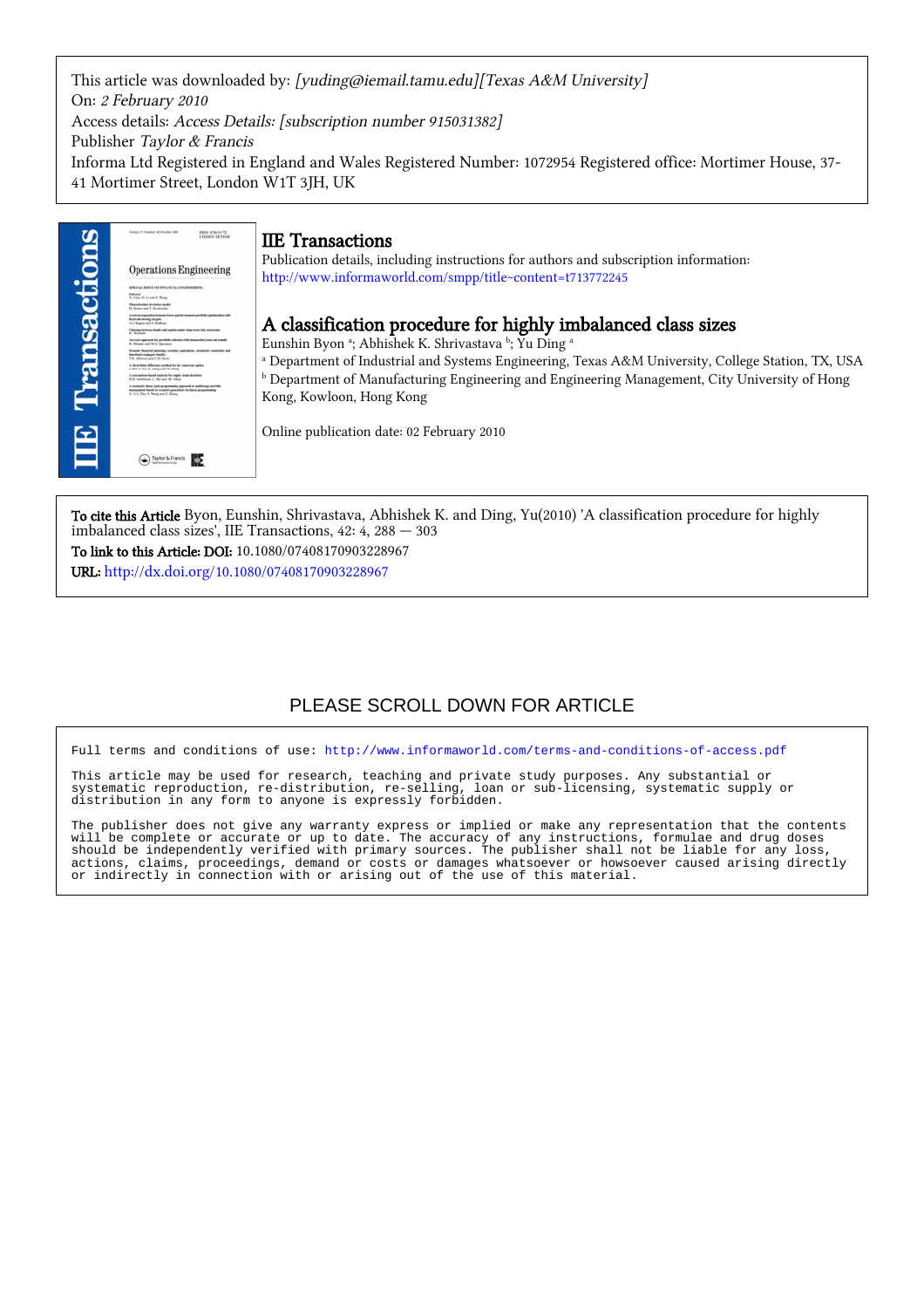# A classification procedure for highly imbalanced class sizes

EUNSHIN BYON,<sup>1</sup> ABHISHEK K. SHRIVASTAVA<sup>2</sup> and YU DING<sup>1,∗</sup>

<sup>1</sup>*Department of Industrial and Systems Engineering, Texas A&M University, College Station, TX 77843-3131, USA E-mail: esbyun@tamu.edu, yuding@iemail.tamu.edu* <sup>2</sup>*Department of Manufacturing Engineering and Engineering Management, City University of Hong Kong, Kowloon, Hong Kong E-mail: abhishek.shrivastava@city.edu.hk*

Received September 2008 and accepted July 2009

This article develops an effective procedure for handling two-class classification problems with highly imbalanced class sizes. In many imbalanced two-class problems, the majority class represents "normal" cases, while the minority class represents "abnormal" cases, detection of which is critical to decision making. When the class sizes are highly imbalanced, conventional classification methods tend to strongly favor the majority class, resulting in very low or even no detection of the minority class. The research objective of this article is to devise a systematic procedure to substantially improve the power of detecting the minority class so that the resulting procedure can help screen the original data set and select a much smaller subset for further investigation. A procedure is developed that is based on ensemble classifiers, where each classifier is constructed from a resized training set with reduced dimension space. In addition, how to find the best values of the decision variables in the proposed classification procedure is specified. The proposed method is compared to a set of off-the-shelf classification methods using two real data sets. The prediction results of the proposed method show remarkable improvements over the other methods. The proposed method can detect about 75% of the minority class units, while the other methods turn out much lower detection rates.

**Keywords:** Data reduction, detection power, ensemble classifier, false alarm rate, highly imbalanced classification, resampling, support vector machine

## **1. Introduction**

We are concerned with developing a classification rule for *highly imbalanced* two-class classification problems. That is, the number of records in the minority class is a very small fraction of that in the majority class.

One example of this is in warranty data (Mannar *et al.*, 2006). Thanks to years of quality improvement efforts (Linderman *et al.*, 2003), one should not be surprised to find that only a small fraction of the manufactured units are returned as faulty units by customers, implying that the warranty data are highly imbalanced. We have a warranty data set from a cellphone manufacturer, which has only ten faulty units among a total of 11 899 units. The percentage of the faulty units is only 0.08%. Another instance of a highly imbalanced data set is in a study of abalones (Blake and Merz, 2008), where the abalones are to be grouped into two classes according to their age. The older abalones are of special interest and should be screened out from all the abalones collected. In a data set that had 4141 abalone samples, there were only 36 samples of abalones, or 0.86% of the total, in the old-age class.

The imbalance in classes presents a challenge in developing effective classification methods because conventional classification algorithms are built principally upon the assumption that every class to be predicted has enough representatives in the training set. These classification algorithms are meant to maximize the overall prediction accuracy. When dealing with an imbalanced data set, conventional methods tend to strongly favor the majority class, and largely ignore the minority class. Hence, these methods will likely lead to very low or even no detection of the minority class when directly applied to an imbalanced data set (Kubat *et al.*, 1998; Chen *et al.*, 2005).

Such low detection rates are undesirable in many applications where the detection of the minority class units is very critical, for example, the minority class often represents "faulty units" in warranty problem or "abnormality" in biological exploration. Consider the warranty example. Product quality problems could lead to a large-scale costly recall, followed by legal actions and penalties. Therefore, it is crucial to reduce the chance of dispatching bad-quality products to consumers (Westbrook, 1987; Anderson, 1998). In the study of abalones, although it is possible to precisely decide their age by cutting the shell through the cone, staining it and counting the number of rings under a microscope, it is very time consuming to go through such a manual

<sup>∗</sup>Corresponding author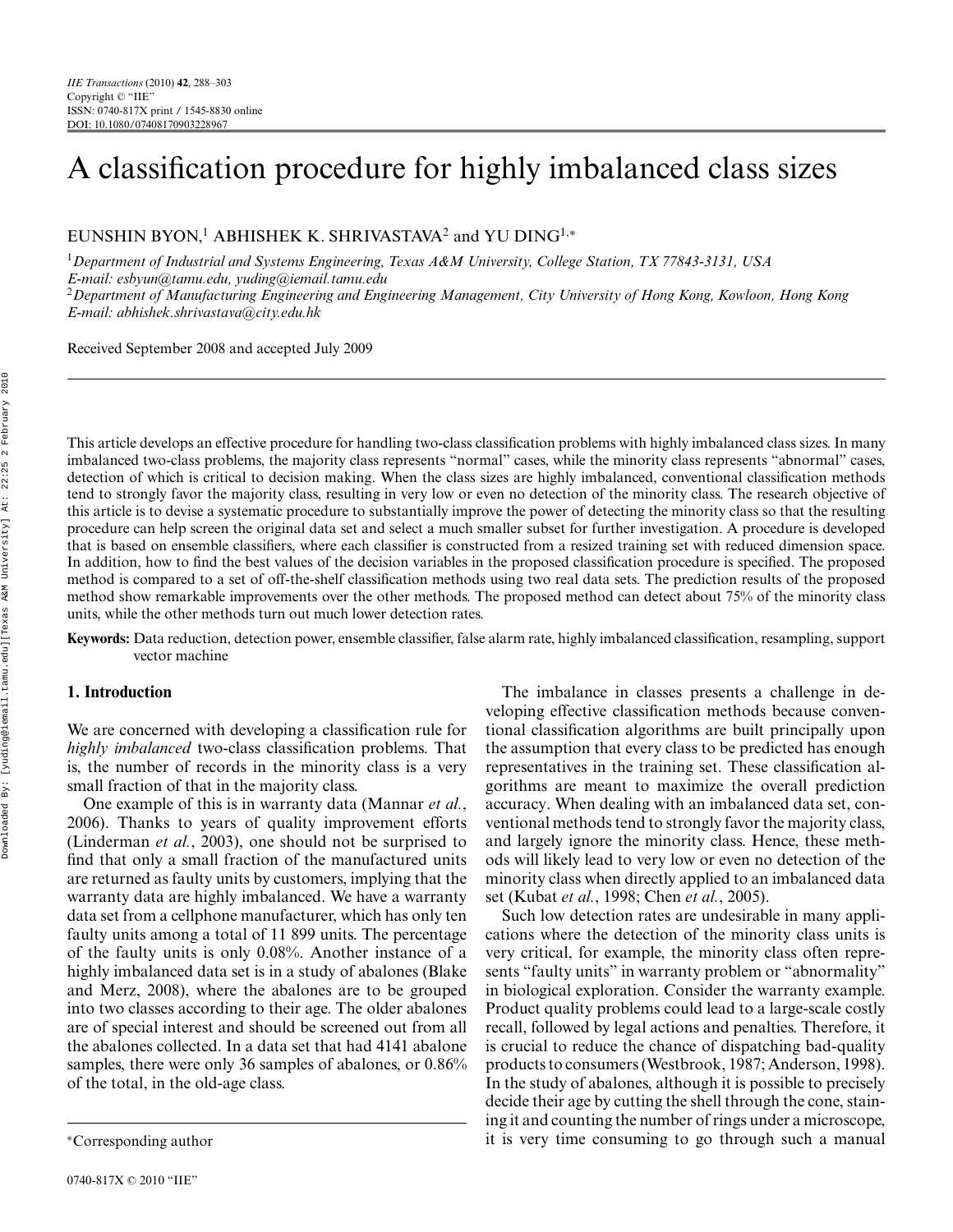procedure for every one of the 4000+ abalone samples. Thus, it is essential to establish an automatic procedure for screening the original data set and predicting the likelihood of product return or the age of an abalone from a set of easy-to-measure physical quantities.

The fundamental difficulty associated with highly imbalanced classification problems suggests that developing an automatic classification system working entirely on its own may not be a realistic goal in the immediate future. Rather, we feel that a two-step system will work better: an automatic classification system that serves as a pre-screening tool, which is followed by a manual (or automatic yet more expensive) verification procedure. The first step of the classification system will supposedly have a very high detection ability but with a relatively high false alarm rate. Its mission is to produce, from the original data set, a much smaller subset with substantially higher concentration of the minority class (that is, the class to be detected). The benefit of having the first step is to make the execution of the more expensive verification step (that is, the second step) affordable as the pre-screening step effectively narrows down the data samples that need verification. Suppose that a classification procedure with high detection power and 10% false alarm rate is devised. When used as a pre-screening tool, it can produce a data subset roughly one-tenth of the original set, with roughly the same number of minority class items (precise number depends on the actual detection rate). By contrast, the low detection power of the off-theshelf methods makes them unsuitable as a pre-screening tool.

The specific goal of this article is to present a classification procedure to be used in the pre-screening step. We present an ensemble-based approach, which we call an Ensemble Classifier for Highly Imbalanced class sizes (ECHI), specifically designed for highly imbalanced class distributions. Ensemble classifiers use a collection of base classifiers, instead of one single classifier, to make predictions. According to Breiman (1996), bagging, one of the ensemble classification methods, reduced the prediction error by 20% on average over various problems. However, the general ensemble approach still has the underdetection problem when applied to class imbalance applications. We are able to bypass this underdetection problem by using a data reduction technique and resizing the original training set to create new training sets with more balanced class sizes. The resizing may involve up-sampling the minority class and down-sampling the majority class. Also, we reduce the size of each training set to be much smaller than the size of the original training set, so that the individual base classifier can be created in a short time. Therefore, the benefit of resizing is not only the boosted detection power but also a gain in computational efficiency that is critical in practice where it may be difficult to handle the entire training data set as a whole because of its huge size.

We believe the major contributions of this article are two-fold.

- 1. We propose an improved ensemble-based approach, ECHI, for addressing the underdetection problem in class-imbalance classifications. ECHI is built by majority voting of base classifiers like bagging. However, our method for constructing each base classifier achieves better accuracy to detect minority samples as well.
- 2. For data sets with highly imbalanced class sizes, we advocate reorienting the role of an automatic classification procedure to be a pre-screening tool. When applied to a large data set, ECHI generates a much smaller set which includes only a small, regulated percentage of majority class items that are falsely classified as minority ones, as well as most of minority class items in the original data set. Then, we can apply more accurate, but expensive, verification procedure to this smaller set in order to identify the minority items exactly. We believe this is a practical and attainable goal.

The remainder of the article is organized as follows. We start by presenting the details of the proposed classification method for handling imbalanced data in Section 2. Subsequently in Section 3, several specific issues are discussed in implementing ECHI. Next in Section 4, we describe the data sets used in this study. The prediction results of ECHI and its comparison with the aforementioned off-the-shelf alternatives are presented in Section 5. Finally, we conclude the article in Section 6 with additional discussions and comments.

## **2. ECHI**

## **2.1.** *Problem description*

Our goal is to develop a classification rule  $\hat{C}(\mathbf{x}, \mathbf{S})$ , with high classification accuracy for the minority class, in high class imbalance applications. Here,  $S = \{(y_i, \mathbf{x}_i), i = 1, \ldots, N\}$ is the training data set, where *N* is the size of the data set,  $\mathbf{x}_i = (x_{i1}, \ldots, x_{ip})$  is the vector of *p* explanatory variables for the *i*th record in *S*, and the response variable *yi* is the class indicator. Since we are studying two-class problems,  $y_i$  takes binary values: when  $y_i = 0$ , the corresponding case belongs to the *majority class*; and when  $y_i = 1$ , the corresponding case belongs to the *minority class*. The classification rule  $\hat{C}(\mathbf{x}, \mathbf{S})$  is to predict the class to which a future case, with explanatory variable **x**, belongs.

In a classification problem, the loss function  $L(y, \hat{y})$  gives the cost of misclassification between the actual response *y* and the predicted value  $\hat{y}$ . Since we have a binary response, we use the 0/1 loss function. In the 0/1 loss function, the loss has a value of one when the predicted class is different from the actual response and is zero otherwise. This 0/1 loss function can be expressed as

$$
L(y, \hat{y}) = I(y \neq \hat{y}),\tag{1}
$$

where  $I(\cdot)$  is the indicator function. Given a loss function, the prediction error (*PE*), also called the *generalization*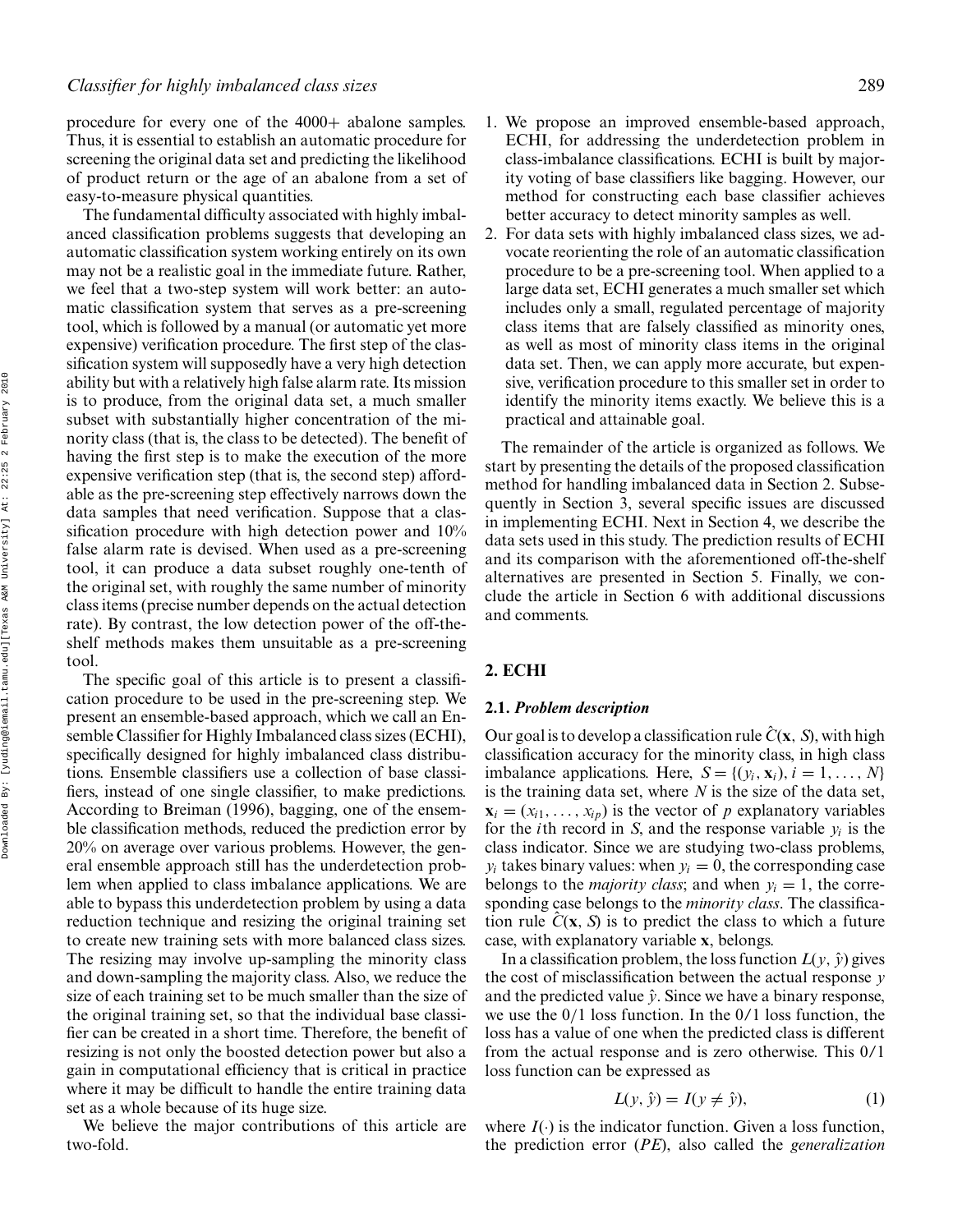*error*, of the classification rule  $\hat{C}(\mathbf{x}, S)$  is defined as (Tibshirani, 1996):

$$
PE(\hat{C}) \equiv E_{0F} E_F[L(Y, \hat{C}(\mathbf{x}, S))], \tag{2}
$$

where  $E_F$  is the expectation over the training set *S*, whose members are independently and identically distributed, and  $E_{0F}$  is the expectation over the test observations  $(Y, x)$ .

Since we are interested in those applications whose misclassification costs of majority class units and minority class units are different, we divide the prediction error into two parts: the false alarm rate (*FA*) and the detection power (*DP*). The false alarm rate is the expected misclassification rate of classifying majority units as minority units, and the detection power is the expected rate of correctly detecting minority units. Similar to the definition of the prediction error given in Equation (2), the detection power and the false alarm rate of  $\hat{C}(\mathbf{x}, \mathbf{S})$  can be defined as

$$
DP(\hat{C}) \equiv E_{0F}\{E_F[1 - L(Y, \hat{C}(\mathbf{x}, S))] \mid Y = 1\},\tag{3}
$$

$$
FA(\hat{C}) \equiv E_{0F}\{E_F[L(Y, \hat{C}(\mathbf{x}, S))] \mid Y = 0\}.
$$
 (4)

*DP* is also called *hits*, or *true positive rate* in literature, whereas *FA* is called *misses* or *false positive rate* (Chan and Stolfo, 1998). In biomedical applications, *DP* is called *sensitivity* whereas  $(1 - FA)$  is called *specificity* (Chen *et al.*, 2005).

Since our aim is to make an automatic classification step that serves as a pre-screening tool, we want to generate a much smaller subset which retains most of the minority records in the original data set. This calls for a much enhanced detection power. It is known that pushing up the detection power of a classifier will generally lead to an increase in its false alarm rate as well. Thus, we need to regulate the false alarm rate to be below a specific percentage value while boosting the detection power substantially. Of course, selecting the threshold for regulating the false alarm depends on specific applications, especially on the cost of performing the subsequent verification procedure after our pre-screening step. We therefore formulate our classification problem as the following constrained optimization problem:

max 
$$
DP(\hat{C})
$$
, (5)  
\ns.t.  
\n $FA(\hat{C}) \le \alpha$ ,  
\n $\hat{C} \in \Omega$ ,

where  $\alpha$  is the threshold to regulate the false alarm rate. The decision variable is a classifier  $\hat{C}$  in the set of classification rules  $\Omega$ . This formulation will be materialized specifically in Section 2.3.

Solving this optimization problem analytically is not possible because the current classification theory can only evaluate the detection powers and false alarm rates for a given classifier. We narrow down the search space  $\Omega$  of classifiers to the class of ensemble classifiers, parameterize the classifier and solve the optimization problem using a *data-driven approach*.

Before getting to the procedure, we need to clarify some notation we will use in the remainder of this article. We use *S* to denote the complete data set available to us, which is partitioned into two parts—the test data set  $S<sup>l</sup>$  and the complementary set  $S^{(l)} (= S - S^l)$ . The complementary data set is used to find the optimal classifier  $\hat{C}$ . The test data set will be used in Section 5 for validating our proposed method. Further details of this partitioning of *S* will be given later in Section 3.1.

## **2.2.** *Ensemble classifiers*

In classifier ensembling methodology, people generate multiple classifiers from different training sets and synthesize individual predictions by the rule of majority voting; this synthesis forms an ensemble classifier. An ensemble classifier is defined by

$$
C_{\rm A}(\mathbf{x}) \equiv I(E_{\rm F}[\hat{C}(\mathbf{x}, S^{(l)})] \ge 0.5). \tag{6}
$$

Here  $\hat{C}(\mathbf{x}, S^{(l)})$  is a base classifier, the output of which, in this binary response application, is either zero or one. Intuitively,  $E_F[\hat{C}(\mathbf{x}, S^{(l)})]$  is the proportion of times when the prediction from  $\hat{C}(\mathbf{x}, \mathbf{S}^{(l)})$  at **x** is class 1, the minority class in our study, assuming that the base classifier is trained with infinitely many training samples.  $I(\cdot)$  is the indicator function, meaning that if the class of  $\hat{C}(\mathbf{x}, S^{(l)}) = 1$  is predicted by a simple majority of base classifiers (note that the 0.5 in the above equation implies a simple majority), the prediction from this ensemble classifier will be  $C_A(\mathbf{x}) = 1$ ; otherwise,  $C_A(\mathbf{x}) = 0$ . In practice, the ensemble classifier can be estimated by

$$
\hat{C}_{A}(\mathbf{x}) = I\left(\frac{1}{Q}\sum_{q=1}^{Q}\hat{C}(\mathbf{x}, T_q) \ge 0.5\right). \tag{7}
$$

Here, the  $T_q$ ,  $q = 1, \ldots, Q$ , are training sets created from the data set  $S^{(l)}$ , and Q is the ensemble size. Typically, the ensemble size *Q* should be large enough to get a stable result. It is also recommended to use an odd number for *Q* to avoid ties.

Tibshirani (1996) showed that a bagged classifier has smaller expected loss than the original base classifier for a broad array of loss functions including the 0/1 loss function. It has been shown that ensemble classifiers improve prediction accuracy over base classifiers in many applications (West *et al.*, 2005; Wezel and Potharst, 2007).

However, when the base classifiers have poor prediction power, the resulting ensemble classifier may not be able to improve the prediction accuracy sufficiently. We face this problem in the highly imbalanced classification problem when we use the conventional ensemble approach (bagging). In the conventional ensemble approach, a number of training sets are constructed by bootstrapping from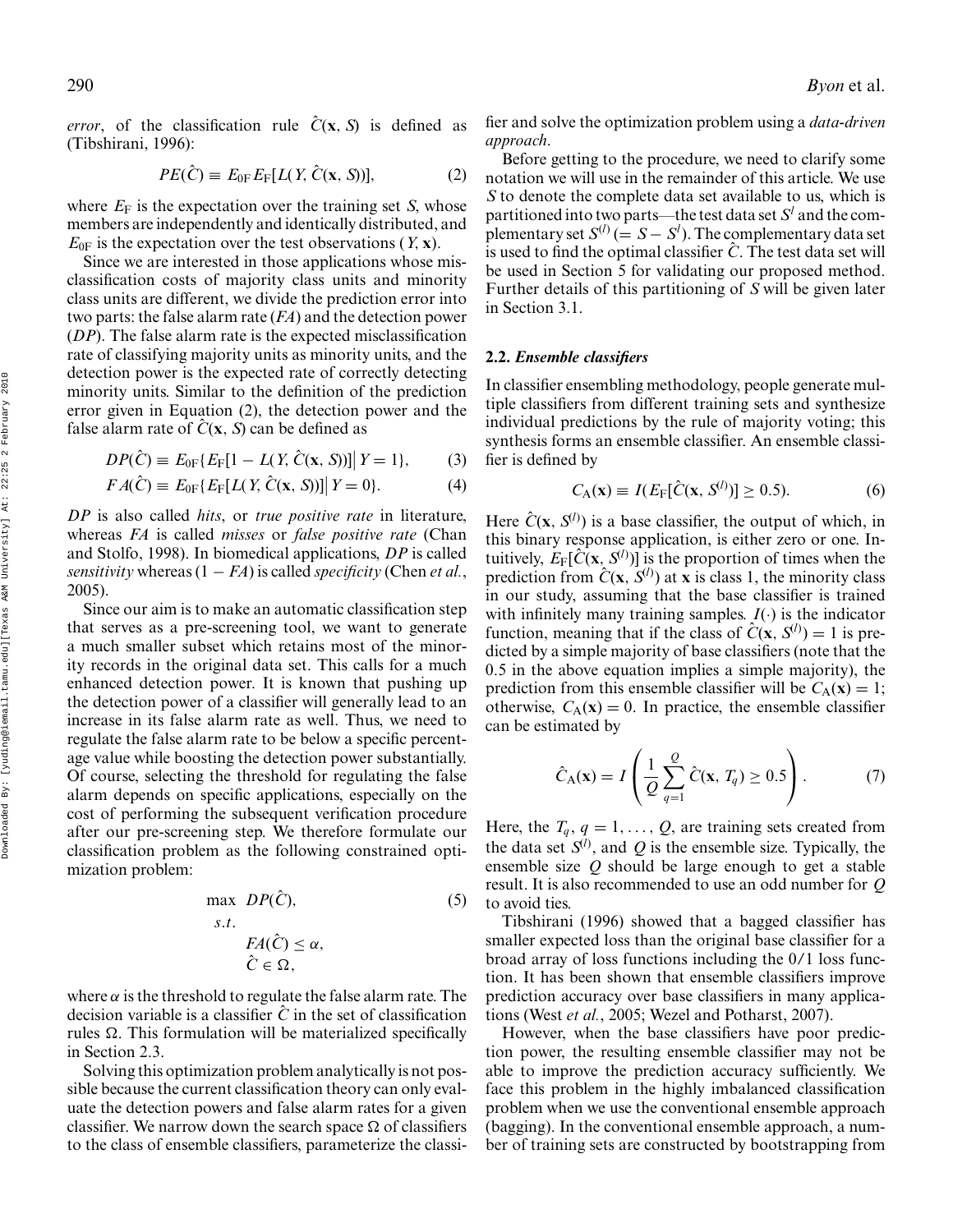$S^{(l)}$ , and each training set has the same size as  $S^{(l)}$ . Under this resampling scheme, the bootstrap training sets are still highly imbalanced. Thus, the base classifiers generally lead to trivial classifiers favoring the majority class when dealing with highly imbalanced data sets (Japkowicz *et al.*, 1995). Consequently, the resulting ensemble classifier also behaves similarly to its base classifiers and favors the majority class.

## **2.3.** *A new ensemble approach*

Given a *p*-dimensional explanatory variable **x**, the first step is to perform a dimension reduction to project **x** on to a *g*-dimensional  $(g < p)$  subspace. The reason is that prediction performance usually suffers in a high-dimensional space – a problem also commonly known as the "curse of dimensionality." Suppose that we employ a projection method  $P$  such that:

$$
\mathcal{P}: \mathbb{R}^p \to \mathbb{R}^g; \quad \mathbf{z} = \mathcal{P}(\mathbf{x}), \tag{8}
$$

where **z** is the *g*-dimensional explanatory variable after projection. When implementing this classifier, we will choose a specific projection method but leave the reduced dimension *g* as a decision variable to be decided by a optimization procedure. As such, the projection method  $\mathcal P$  is parameterized by  $g, g \in G$ , where G is the set of permissible dimensions for *z*.

The second step is to create sensible training sets  $T_q$  that are used to create the classification rules for the base classifiers. This is basically a type of resampling operation  $\mathcal{R}$ . The resampling operation  $R$  is defined on the set  $S^{(l)}$  as

$$
\mathcal{R}: S^{(l)} \mapsto \{T_q\}_{q=1}^Q. \tag{9}
$$

We fulfill this objective by applying *two resampling techniques*: down-sampling the majority class and up-sampling the minority class. Down-sampling (also known as undersampling, or abatement) is to randomly select a subset of data records from the majority class; denote by  $n_0$  the number of major class records after down-sampling. Upsampling (also known as over-sampling, or augmentation) is to sample additional units *with replacement* from the minority class; denote by  $n_1$  the number of minor class records after up-sampling. These  $n_0$  majority class records and  $n_1$ minority class records form a training set,  $T_q$ ,  $q = 1, \ldots, Q$ . Note that  $n_1$  could be larger than the size of the original minority class. We parameterize the resampling procedure R by using the resampling ratio  $r = n_0/n_1$ ,  $r \in R$ , where R is the set of permissible resampling ratios.

After the training sets  $\{T_a\}$ 's are generated based on data reduction and resampling, a base classifier is established on each of these training sets. Any existing classification method such as Support Vector Machine (SVM), random forest, Multiple Additive Regression Tree (MART), neural network or logistic regression can be used to construct a base classifier. Again we will fix the type of base classifier in our implementation but will optimize certain parameters associated with the base classifier. We denote by  $\theta \in \Theta$  the parameters associated with the base classifier.

Using the above parameterization of our ensemble classifier (using  $g, r, \theta$ ), we denote the base classifier as  $\hat{C}(\mathbf{x}, T_a; g, r, \theta)$  and the ensemble classifier as  $\hat{C}_A(\mathbf{x}; g, r, \theta)$ . Then, the optimization formulation in Equation (5) can be materialized as follows:

$$
\max_{g \in G, r \in R, \theta \in \Theta} DP(\hat{C}_{A}(\mathbf{x}; g, r, \theta)),
$$
\n(10)  
\ns.t.  
\n
$$
FA(\hat{C}_{A}(\mathbf{x}; g, r, \theta)) \le \alpha,
$$
  
\n
$$
\hat{C}_{A}(\mathbf{x}; g, r, \theta) = I\left(\frac{1}{Q}\sum \hat{C}(\mathbf{x}, T_q; g, r, \theta) \ge 0.5\right),
$$

*q*

where **x** is the explanatory variable of a future unit, and *g*,*r*,**θ** are the decision variables, also known as the *tuning parameters* in classification literature. Figure 1 illustrates the overall mechanism for the new ensembling approach.

*Q*



**Fig. 1.** Idea of the new ensembling approach combining data reduction and resampling techniques. Each ensemble classifier is constructed by assigning a set of values to the decision variables *g*,*r*, **θ**.

Downloaded By: [yuding@iemail.tamu.edu][Texas A&M University] At: 22:25 2 February 2010 Downloaded By: [yuding@iemail.tamu.edu][Texas A&M University] At: 22:25 2 February 2010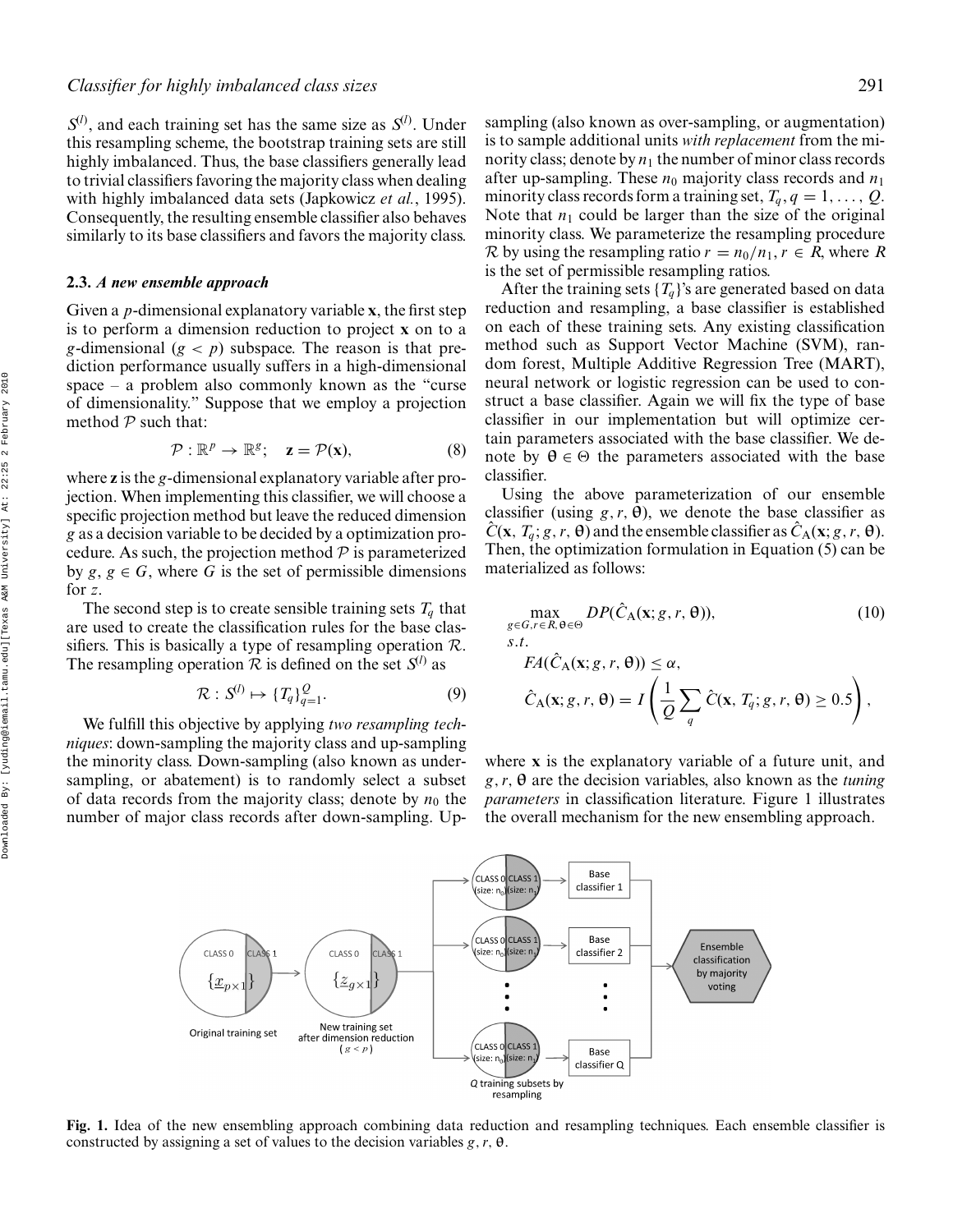It is not possible to solve this optimization problem (10)  
analytically because DP and FA cannot be analytically eval-  
uated. Therefore, we solve this problem empirically for a  
given data set 
$$
S^{(l)}
$$
. Basically, we estimate the prediction error  
(including both DP and FA) using  $S^{(l)}$  for a combination  
of the decision variable  $(g, r, \theta)$  values and repeat the error  
estimation for all possible combinations of  $g \in G, r \in R$ ,  
 $\theta \in \Theta$ . Usually G, R,  $\Theta$  are finite sets of small size so the  
number of combinations of the decision variables is limited.  
For instance, in the cell phone warranty data example, we  
have that  $|G| = 4$ ,  $|R| = 7$  and  $|\Theta| = 4$ , so the total number  
of combinations is 112. The best set of decision variables  
is selected as the one producing the highest detection rate,  
while keeping the false alarm rate in control.

Thus, the key in solving the optimization problem is to use a data-driven method that can estimate the prediction errors. Towards that objective, we use the *out-of-bag* estimation proposed by Breiman (1996) in bagging. The specific procedure is as follows:

For a given  $g \in G$ ,  $r \in R$  and  $\theta \in \Theta$ , use the following procedure to estimate the prediction errors, and repeat the procedure until all possible combinations of choices in *G*,  $R$  and  $\Theta$  are exhausted.

Step 1. Repeat for 
$$
q = 1, 2, \ldots, Q
$$
:

- 1.1. Construct a training subset  $T_q$  from  $S^{(l)}$ . In doing so, for each  $T_q$ ,  $(n_0 + n_1) \frac{r}{1+r}$  majority class records are randomly drawn from the majority class in  $S^{(l)}$  and  $(n_0 + n_1) \frac{1}{1+r}$  minority class records are bootstrapped from the minority class in  $S^{(l)}$ . When sampling the minority class records, leave some unit(s) out for the subsequent out-of-bag estimation. The left-out minority unit(s), along with the left-out majority class units, form the out-of-bag estimation subset (or the validation subset).
	- 1.2. Build the base classifier  $\hat{C}(\mathbf{x}, T_q; g, r, \theta)$  using the training subset  $T_q$ .
- *Step 2.* Construct the ensemble classifier  $\hat{C}_A(\mathbf{x}_i; g, r, \theta)$ , for each observation  $\mathbf{x}_i \in S^{(l)}$ , as

$$
\hat{C}_{A}(\mathbf{x}_{i}; g, r, \theta) = I\left(\frac{1}{B_{i}} \sum_{q \in V_{i}} \hat{C}(\mathbf{x}_{i}, T_{q}; g, r, \theta) \ge 0.5\right), (11)
$$

where  $V_i$  is the set of indices of the training subsets that do not contain observation *i* and *Bi* is the number of such training subsets, that is,  $B_i = |V_i|$ .

*Step 3.* Compute the estimates of prediction error, detection power and false alarm rate for  $\hat{C}_A(\mathbf{x}; g, r, \theta)$ :

$$
\hat{PE}(\hat{C}_{A}; g, r, \theta) = \frac{1}{N_0 + N_1} \sum_{i=1}^{N_0 + N_1} L(y_i, \hat{C}_{A}(\mathbf{x}_i; g, r, \theta)), \quad (12)
$$

$$
\hat{FA}(\hat{C}_A; g, r, \theta) = \frac{1}{N_0} \sum_{i=1}^{N_0} L(y_i, \hat{C}_A(\mathbf{x}_i; g, r, \theta))
$$
  
for  $i \in \{i : \nu_i = 0\}$  (13)

$$
\hat{DP}(\hat{C}_{A}; g, r, \theta) = \frac{1}{N_1} \sum_{i=1}^{N_1} (1 - L(y_i, \hat{C}_{A}(\mathbf{x}_i; g, r, \theta)))
$$
\nfor  $i \in \{i : y_i = 1\}$ , (14)

where  $N_0$ ,  $N_1$  are the number of records in the majority class and the minority class in  $S^{(l)}$ , respectively.

After getting the estimates of prediction errors, the solution to the optimization in Equation (10) is simply that among all the combinations of  $(g, r, \theta)$  whose  $FA(C_A; g, r, \theta)$  is less than 100 $\alpha$ %, we choose the one with the highest detection power (that is,  $\hat{DP}(\hat{C}_A; g, r, \theta)$ ). When there are multiple solutions having the same degree of detection power but different false alarm rates (all smaller than  $100\alpha\%$ , we recommend choosing the one with the highest false alarm rate. This is because choosing the one with a higher false alarm rate will help maintain a high detection power in the testing data.

## **2.4.** *Performance measure for ensemble classifier*

We can quantify the advantage of the ensemble classifier over its base classifiers by two measures (Tibshirani, 1996): aggregation effect (*AE*) and variance of base classifier (*Var*). AE is defined as

$$
AE \equiv PE(Y, \hat{C}) - PE(Y, \hat{C}_A). \tag{15}
$$

From Equation (15) we note that *AE* is the reduced prediction error of the ensemble classifier  $C_A$  over the base classifier  $\hat{C}$ . The aggregation effect can also be separated into the following two quantities: the aggregation effect in detection power and false alarm rate, respectively.

$$
AE_{DP} \equiv DP(\hat{C}_{A}) - DP(\hat{C}),\tag{16}
$$

$$
AE_{FA} \equiv FA(\hat{C}) - FA(\hat{C}_A). \tag{17}
$$

The variance of the base classifier is defined as

$$
\begin{aligned} \text{Var}(\hat{C}) &\equiv PE(\hat{C}, \hat{C}_{\text{A}}) \qquad (18) \\ &= E_{\text{F}} E_{0\text{F}} \{L[\hat{C}(\mathbf{x}, S), \hat{C}_{\text{A}}(\mathbf{x}, S)]\} \text{ by Equation (2).} \end{aligned}
$$

When using the  $0/1$  loss function,  $Var(\hat{C})$  is the expected rate at which the base classifier predicts the class differently from the ensemble classifier. High variance indicates an unstable prediction of the base classifier. Breiman (1996) showed that a bagged classifier can be considerably more stable than a single classifier. In Section 5.6, we will illustrate how much the prediction precision improves in our problem when using an ensemble classifier instead of individual base classifiers.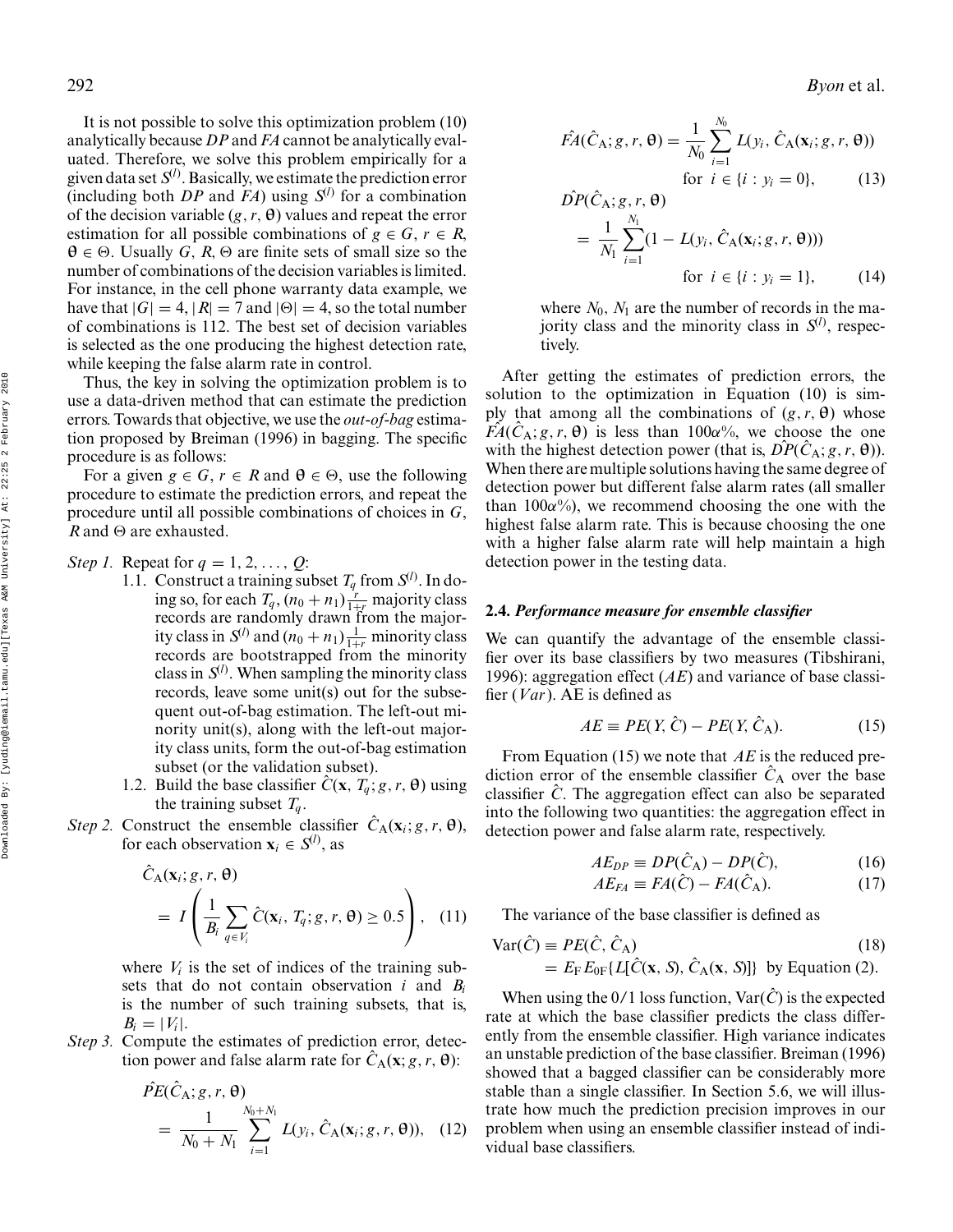

**Fig. 2.** The process of deciding the values of decision variables and model testing. For an ensemble classifier and its out-of-bag estimation, given a testing data set  $S$  , we construct multiple different training subsets and validation subsets (or out-of-bag estimation subsets) from  $S^{(l)}$ . A predictive model (or an ensemble classifier) is generated from the aggregation of classifiers on these Q training subsets.

## **3. Implementation details**

In implementing ECHI, we need to specify a few details, including how the original data set is partitioned and utilized, the resampling ratio and the appropriate training subset size, and the specific methods used in this study for data reduction and as the base classifier. The overall procedure to implement ECHI is summarized at the end of this section.

## **3.1.** *Data partition*

Recall that the historical data set *S* is partitioned into *S<sup>l</sup>* and  $S^{(l)}$  (=  $S - S^{l}$ ). In the process of constructing ECHI in Section 2.3,  $S^{(l)}$  is actually further partitioned into two parts: the first part for establishing a base classifier and the second part for obtaining out-of-bag estimates. In other words, the original data set is in fact divided into three subsets: the actual training subset (the first part of  $S^{(l)}$ ), the out-of-bag estimation subset (the second part of  $S^{(l)}$ , also called *validation subset* in literature), and the testing subset *Sl* . Figure 2 shows how the whole data set *S* is divided. It also demonstrates the overall process for deciding the values of decision variables and model testing. Note that for a given testing set  $S<sup>i</sup>$ , multiple training subsets and validation subsets are generated from the complementary set  $S^{(l)}$  for the ensembling purpose.

## **3.2.** *Data reduction*

One of the reasons causing the "curse of dimensionality" for classifiers is the existence of strong correlations among the high-dimensional explanatory variables. Figure 3 shows the scatterplots for several pairs of the 34 explanatory variables in the warranty data set used in this study. One can see that several variables are strongly correlated to each other, for example, a strong positive correlation exists between the fourth and the 28th variable in the first scatterplot.

Principal Component Analysis (PCA; Johnson and Wichern, 2002) is a useful statistical technique that can find a smaller set of uncorrelated variables that can explain a significant portion of the variance in the original data. It is a computationally robust procedure and easy to implement. Thus, in the study, we fix our projection method  $P$ as PCA.



**Fig. 3.** Scatterplots of several pairs of the 34 explanatory variables in the warranty data set. Strong collinearity is observed.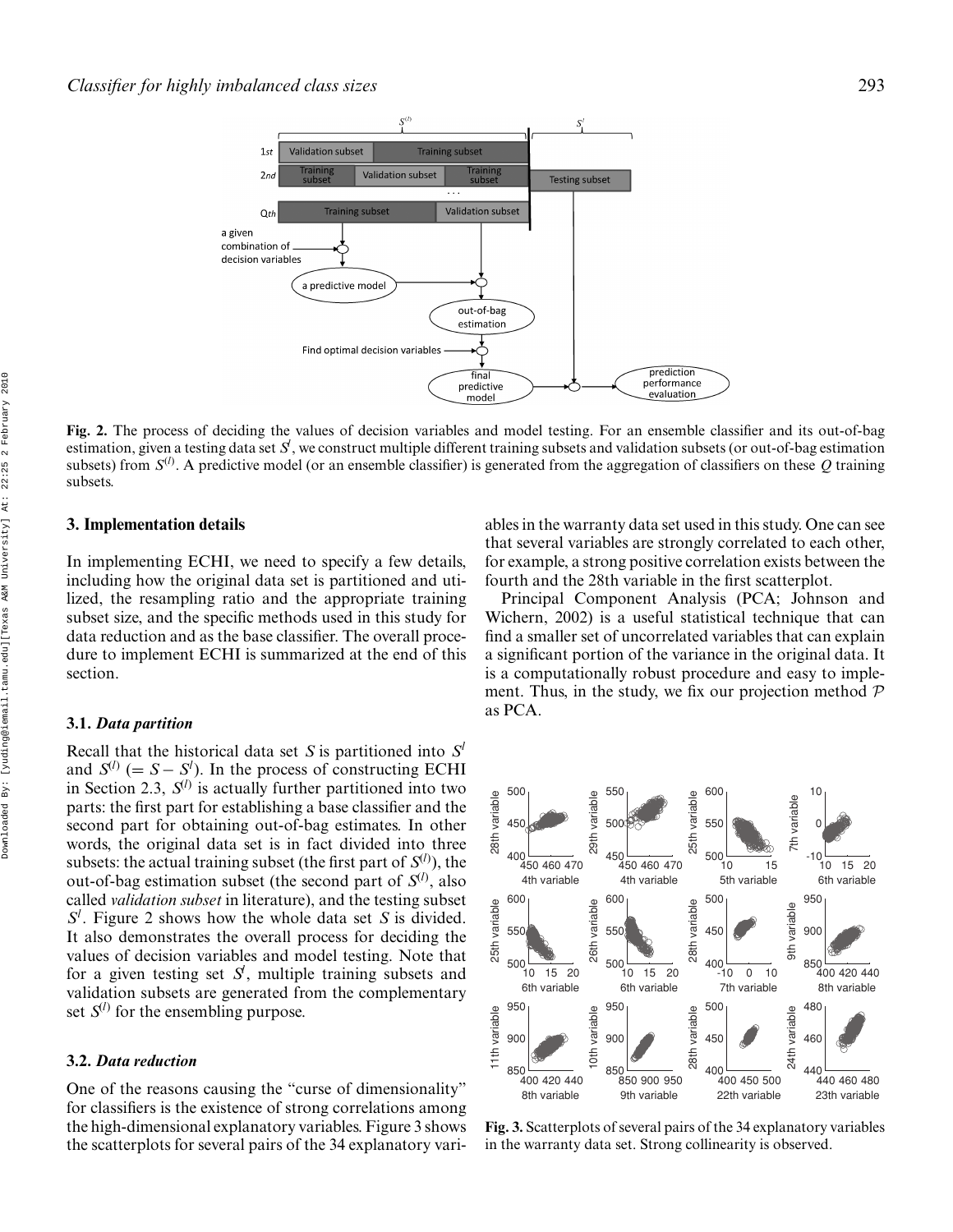

**Fig. 4.** Scree plot for warranty data after standardizing the original data. The first six to nine PCs can explain in a range from 70% to 80% of the variability in the data. The variation contribution for the tenth PC and onward levels off.

One area needing extra attention is that when the scales of the original variables are widely different, it is commonly recommended to standardize the original variables first, before applying PCA, in order to alleviate the adverse effect of different scales associated with the original variables.

After applying PCA to the original data matrix  $X =$  $(x_{ij})$ ,  $i = 1, \ldots, N$ ,  $j = 1, \ldots, p$ , **X** can be decomposed into the principal components and the residual noise as

$$
\mathbf{X} = \mathbf{Z} \times \mathbf{P}^{\mathrm{T}} \n= \mathbf{Z}_{g} \times \mathbf{P}_{g}^{\mathrm{T}} + \mathbf{X}_{g+1},
$$
\n(19)

where **Z** and **P** are the loadings and scores matrices, respectively. Also,  $\mathbb{Z}_g$  and  $\mathbb{P}_g$  contain the *g* columns of **Z** and **P** corresponding to the largest *g* eigenvalues and form the Principal Components (PCs) portion;  $X_{g+1}$  is the residual noise. The number of PCs *g* represents the reduced dimension and is usually decided in such a way that the term  $\mathbf{Z}_g \times \mathbf{P}_g^T$  explains a big portion of the total variance of **X**, so that  $\mathbf{X}_{g+1}$  is small and behaves like noise.

Johnson and Wichern (2002) suggested using a scree plot to decide the proper value of *g*. Figure 4 shows the scree plot after standardizing the original warranty data. One can see that the variance explained by the first six eigenvalues is more noticeable, whereas the variation contribution for the tenth PC and onward levels off. The first six to nine PCs can explain in a range from 70% to 80% of the variability in the data, which leads us to believe that the set of the first six to nine PCs would make a suitable set of predictors for the subsequent prediction.

It is not very easy to pinpoint the exact number of PCs to be included for prediction because the increase in the explained variance rises rather gradually from 70% to 80%. However, oftentimes, it is much easier to decide the set *G* that contains the suitable choices for *g*. For the example explained above, a good choice of *G* is that  $G = \{6, 7, 8, 9\}$ . As such, we choose to use the scree plot to decide *G* and let the optimization in Equation (10) solve for the best choice of  $g \in G$ .

## **3.3.** *Resampling*

Recall that the resampling ratio,  $r = n_0/n_1$ , represents the weights assigned to each class. We need to specify the set *R* from which *r* is chosen.

If *r* is too big (that is,  $n_0 \gg n_1$ ), it puts a lot more weight on the majority class than on the minority class and we are likely to get low detection power, just like with the original data set. On the contrary, too small an *r* (that is,  $n_0 \ll n_1$ ) could result in a high false alarm rate, though we might end up with an improved detection power. We recommend that the range of ratios be as broad as possible to fully examine the solution space. For example, in the two data sets we studied, we let the set *R* contain a wide range of resampling ratios, from  $20/80$  to  $80/20$  with an increment of ten for  $n_0$  (or, equivalently, a decrement of ten for  $n_1$ ). Specifically,  $R =$ {20/80, 30/70, 40/60, 50/50, 60/40, 70/30, 80/20}. We exclude the extreme ratios such as 10/90 and 90/10 because they did not give any useful information in the preliminary experiments. If a preliminary experiment shows that the range does not have to be this wide, then we can narrow the range further for computational benefit. Also, the step size can be varied with different applications. If the out-of-bag estimates between neighboring ratios are quite different, we suggest decreasing the step size.

We fix the total number (that is,  $n_0 + n_1$ ) of data records in each training set to be 100 in this study because through a preliminary study using a number of different data sizes, we found that the training set size did not make much difference in the eventual prediction (Section 5.9 summarizes the results from different sizes of training sets). Rather, the resampling ratio matters a lot. We also want to use a much smaller size than the size of the whole training set  $S^{(l)}$ to expedite the process to build each base classifier. Certainly 100 is chosen out of convenience. This choice makes sense since we work with the data after dimension reduction, where predictors have fewer than ten dimensions. If the data reduction cannot reduce the data to be in a sufficiently smaller subspace, then this fixed data size should be increased or be considered as a decision variable in the optimization for better performance.

## **3.4.** *Constructing a base classifier using SVM*

Conceptually, any classification method can be used to construct a base classifier. In this study, we use SVM because of its flexibility and strong performance on many learning problems. Taking the PCs as the predictors, the SVM classifier is formulated as follows (Hastie *et al.*, 2003):

$$
f(\mathbf{z}) = \beta_0 + \sum_{i=1}^{n_0+n_1} \beta_i y_i K(\mathbf{z}_i, \mathbf{z}),
$$
 (20)

where  $\mathbf{z}_i = [z_{i1}, z_{i2}, \dots, z_{ig}]$  is the *i*th record in  $\mathbf{Z}_g$  of Equation (19),  $\mathbf{z} = [z_1, z_2, \dots, z_g]$  is the future unit to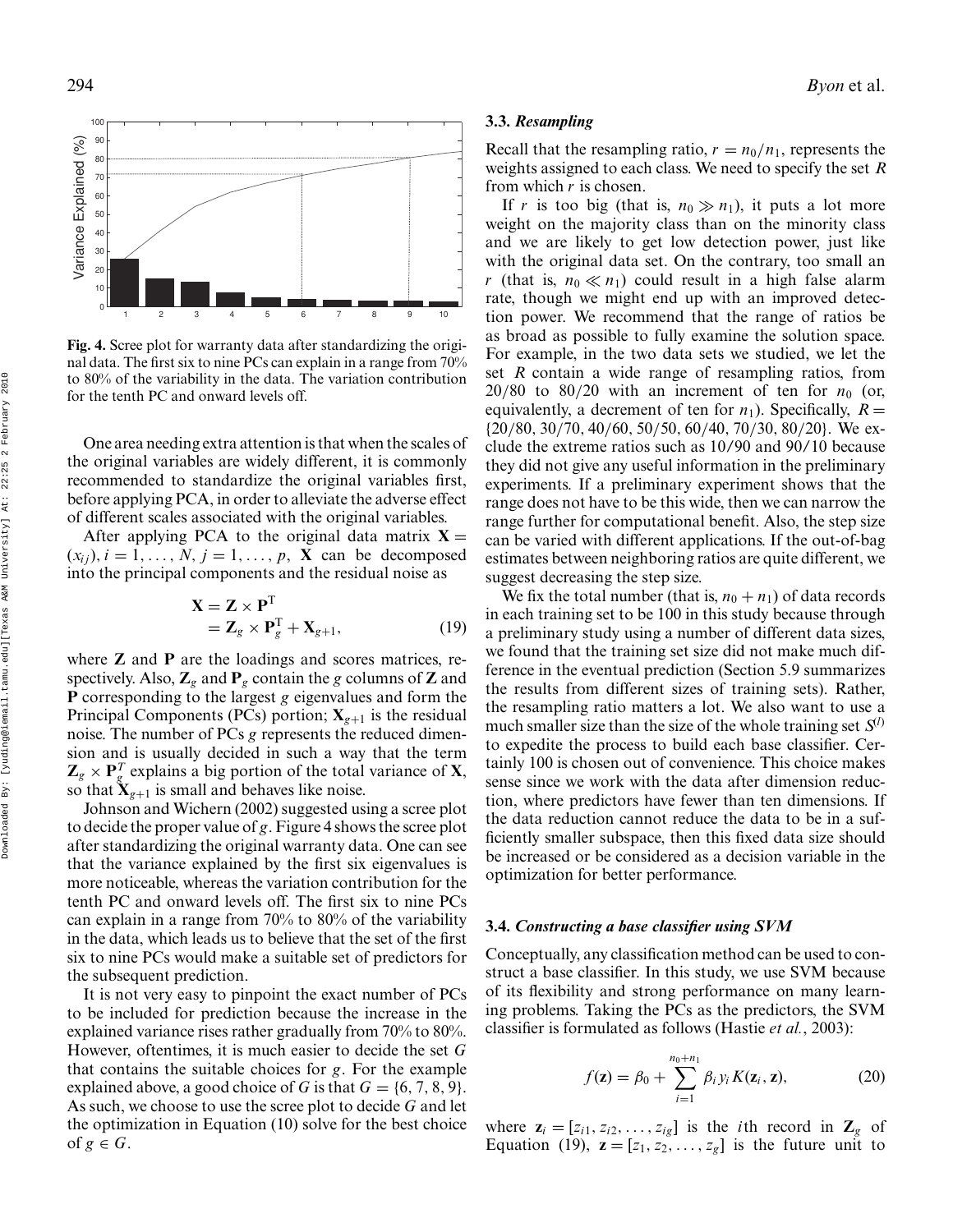be classified,  $K : \mathbb{R}^g \times \mathbb{R}^g \to \mathbb{R}$  is a kernel function, and  $\beta_i$ ,  $\beta_0 \in \mathbb{R}$  are parameters to be decided for the given training set. When a training data set is available,  $\{(y_i, z_i), i =$  $1, \ldots, (n_0 + n_1)$  would be known. Once a kernel function is chosen, the parameters  $\beta_i$ ,  $\beta_0$  can be estimated using  $\{(y_i, \mathbf{z}_i), i = 1, \ldots, (n_0 + n_1)\}.$ 

A few software packages come to aid in establishing a SVM classifier. For example, one can use the MATLAB function *svmtrain()* for building a SVM classifier (using the training data set  $\{(y_i, z_i), i = 1, ..., (n_0 + n_1)\}\$ , and function *svmclassify()* for classifying a newly observed item. When the MATLAB function *svmclassify()* yields one (equivalent to saying  $f(z) = 1$ , the item is classified to the minority class; otherwise, it is classified to the majority class. Likewise, in the software R, *svm()* and *predict.svm()* functions in package *e1071* can be used to build a SVM classifier and make predictions, respectively (Dimitriadou *et al.*, 2008; R Development Core Team, 2008).

The R routine *svm()* is more flexible than the MATLAB counterpart; for example, it can yield the probability of a future item belonging to a certain class instead of simply outputting a class label. When a SVM classifier is included as a base classifier in our classification method, we simply let it output a class label (namely zero or one). However, when a SVM is used as one of the off-the-shelf methods for performance comparison (in Section 5), we let it output the probability of belonging to a class. This is because outputting 0-1 class labels assumes a default setting of equal cost for the two types of misclassification errors (misdetection and false alarm); and as such, the SVM, functioning as a stand-alone classification method, will perform poorly for class-imbalanced data. Choosing the option of letting the SVM produce a probability will allow us to adjust the cut-off value in classification (equivalent to assigning different weights to different classes) so that the SVM's detection capability can be enhanced. Regarding weight assignment to the data, more discussions are available in Section 5.2.

In using a SVM, we need to carefully choose the kernel function. The consensus in the statistics community is that no specific kernel function can always outperform other kernel functions. Thus, we treat the type of kernel function as the classifier parameter **θ**, that is, one of the decision variables in the optimization (10). We examine four different types of kernel functions that are commonly used, which are linear, quadratic, polynomial and radial basis functions. That is to say, the set  $\Theta =$ {linear, quadratic, polynomial, radial}.

#### **3.5.** *Threshold to regulate the FA rate*

In this study, we set the threshold to be 10% for the warranty data, after consultation with our industrial partners, which aims at narrowing down the size of the screened data set to be roughly one-tenth (or 10%) of the original size. We choose the same threshold for the abalone data. Of course,

the threshold value can be different in other applications depending on the relative cost of false alarms.

## **3.6.** *Summary of implementation procedure*

The proposed procedure can be summarized as follows.

- *Step 1.* (Data standardization) Standardize the data set when the scales of explanatory variables are widely different.
- *Step 2.* (Data reduction) Apply PCA to the original training data *S*, and find the range of PCs (*G*) to be investigated.
- *Step 3.* (Partitioning of data set) Form the test data set *Sl* and the complementary set  $S^{(l)} = S - S^l$ .
- *Step 4.* (Constructing ensemble classifiers) Repeat the following for each combination of decision variables  ${g \in G, r \in R, \theta \in \Theta}$ :
	- 4.1. For  $q = 1, \ldots, Q$ , build the *q*th training set  $T_q$  from  $S^{(l)}$  and fit a SVM to create a base classifier  $\hat{C}(x, T_q; g, r, \theta)$ .
	- 4.2. Construct the ensemble classifier  $\hat{C}_A$  $(x, T_q; g, r, \theta)$  by taking the majority voting of base classifiers.
	- 4.3. Calculate the out-of-bag estimates.
- *Step 5.* (Selection of decision variables) Find the best combination of decision variables  ${g^*, r^*, \theta^*}$  which achieves the highest estimated detection power while yielding a false alarm rate estimate less than the given threshold  $\alpha$ .

## **4. Data sets**

To evaluate the performance of the proposed procedure, we use two data sets from two different applications previously mentioned in Section 1. The first data set is a warranty data set from a major cellphone manufacturer. The second data set is an abalone data set that was obtained from the UCI data repository (Blake and Merz, 2008). Table 1 summarizes the characteristics of these data sets.

#### **4.1.** *Warranty data*

In the warranty data set, there are a total of  $N = 11899$ records with  $p = 35$  explanatory variables and one field return variable specifying the faulty phones. The first five explanatory variables provide information regarding the lot name, the wafer ID, the position on the wafer (Diex, Diey) and the test site. The physical meanings of the other 30 variables are encrypted due to confidentiality concerns. The response variable  $y_i$ ,  $i = 1, ..., N$ , is the field return indicator. If  $y_i$  is zero, it means no field return and this phone belongs to the *normal class* (or *majority class*). If  $y_i$  is one, it means that this phone has been returned by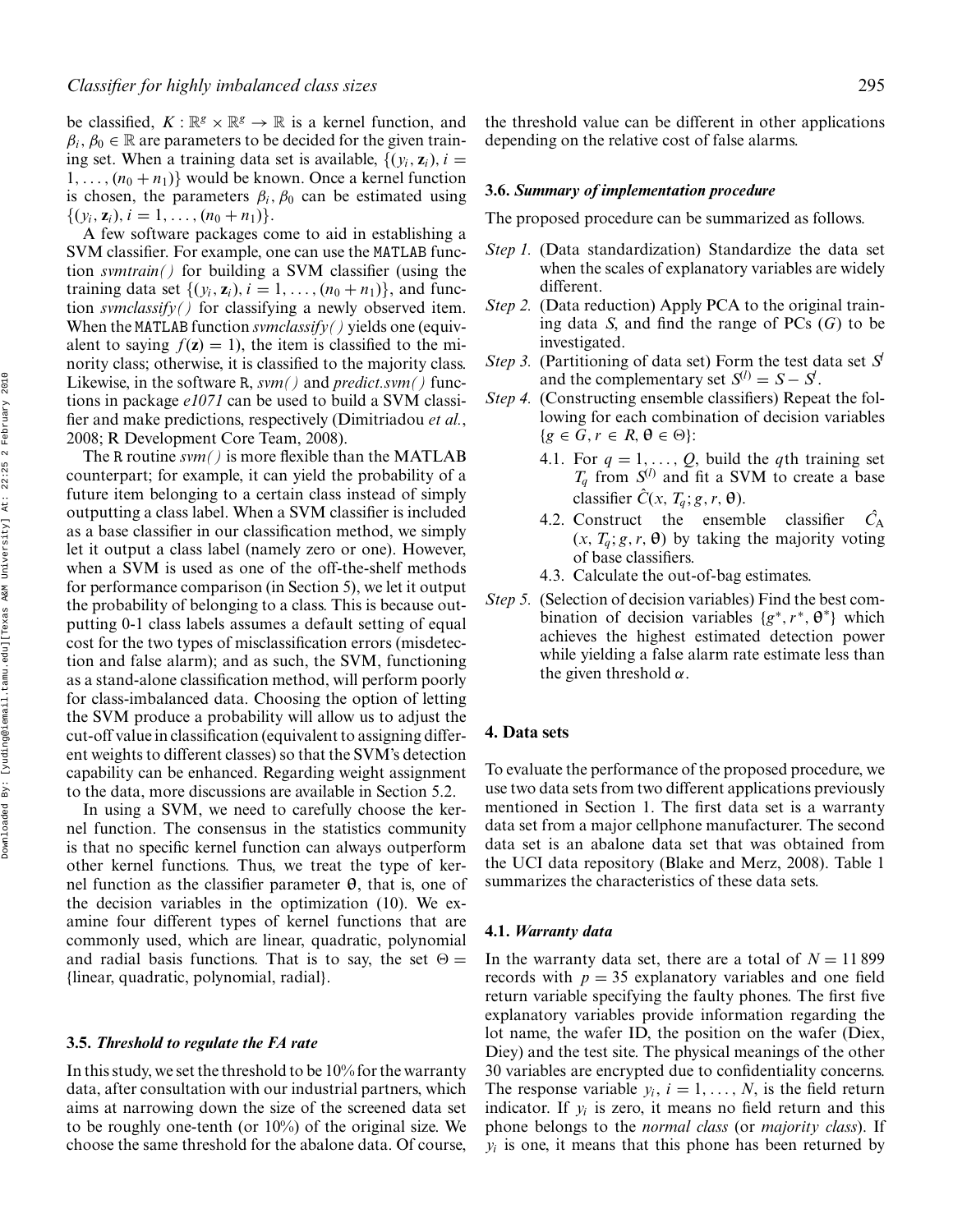**Table 1.** Summary of data sets used in the study

| Data set              | Number of<br>records | Number in<br>majority class | Number in<br>minority class | Class<br>distribution $(\% : \%)$ | Number of<br>covariates |
|-----------------------|----------------------|-----------------------------|-----------------------------|-----------------------------------|-------------------------|
| Warranty <sup>a</sup> | 11899                | 11889                       | 10                          | 99.92:0.08                        | 34                      |
| Lot A                 | 4470                 | 4466                        | 4                           | 99.91:0.09                        |                         |
| Training $S^{(l)}$    | 4369                 | 4366                        |                             | 99.93:0.07                        |                         |
| Testing $S^l$         | 101                  | 100                         |                             |                                   |                         |
| Lot $B$               | 7429                 | 7423                        | 6                           | 99.92:0.08                        |                         |
| Training $S^{(l)}$    | 7328                 | 7323                        |                             | 99.93:0.07                        |                         |
| Testing $S^l$         | 101                  | 100                         |                             |                                   |                         |
| Abalone               | 4177                 | 4141                        | 36                          | 99.14:0.86                        | 8                       |
| Training $S^{(l)}$    | 4061                 | 4041                        | 20                          | 99.51:0.49                        |                         |
| Testing $S^l$         | 116                  | 100                         | 16                          |                                   |                         |

*<sup>a</sup>*The warranty data set consists of two data sets from two lots. The records from the two lots are analyzed separately.

a customer and represents a faulty unit due to customer dissatisfaction. Thus, this phone belongs to the *faulty class* (or *minority class*). In the entire data set, only ten units (0.08%) belong to the *faulty class*. The production units in the study are manufactured in two lots, Lot A and Lot B. In the semiconductor industry, a lot is a group of wafers treated in a batch. Usually, the lot information plays an important role in yield analysis. The records from the two lots are thus analyzed separately as each lot may have distinct characteristics. As such, the *lot name* is no longer an explanatory variable so that *p* reduces to 34, as reported in Table 1.

In order to assess the predictive performance of the proposed method (including searching for the best decision variables), we generate multiple testing sets as follows. Each testing set, *Sl* , contains 100 normal unit records and one faulty unit record. The reason that we keep only one faulty unit for testing is due to the lack of faulty class data in the original data set. Since we intend to establish a prediction model each for Lot A and Lot B, the testing sets are also constructed separately for both lots. As shown in Table 1, Lot A has four faulty unit records among a total of 4470 records and Lot B has six faulty units among a total of 7429 records. For Lot A, each testing set is generated by including one faulty unit, and 100 normal units that are randomly sampled from the  $(4470 - 4) = 4466$  normal units in that lot. This gives four testing data sets. Likewise, we can form six testing data sets for Lot B. Totally we make 24 ( $= 4 \times 6$ ) testing sets, which leaves 24 complementary data sets  $S^{(l)}$  (=  $S - S^{(l)}$ ),  $l = 1, 2, ..., 24$ , for model fitting as well as out-of-bag estimation.

## **4.2.** *Abalone data*

We can know precisely the age of an abalone by cutting the shell through the cone, staining it and counting the number of rings through a microscope. However, this task requires lots of time and effort. Thus, we want to predict the age of an abalone from physical measurements, which are easier to obtain. The measurements include sex (male, female or infant) and seven other appearance measurements such as length, diameter and height.

The original response variable of this data set is the age of abalone, ranging from one to 29, which is used for further dividing the whole data set into two classes. The young-age class (majority class) consists of abalone samples whose ages are less than or equal to 20, while the old-age class (minority class) contains the samples whose ages are older than 20. As a result, there are 36 (0.86%) samples out of the total 4177 samples in the minority class. Among these 36 minority samples, we use 20 samples for training while the left-out 16 samples are used for testing. In a way similar to what we did in the warranty data, we generate four different testing sets. Each testing set,  $S^l$ ,  $l = 1, ..., 4$ , consists of 100 randomly chosen majority samples and 16 minority samples. These 16 minority samples are carefully chosen so that the duplicates of minority samples among the testing sets can be minimized. For example, one testing set has the first 16 minority samples among the total 36 minority samples. The second testing set has the last 16 samples. The third one has the odd-numbered samples: that is, 1st, 3rd, 5th, ..., 31st. The last testing set has the even-numbered samples likewise.

## **5. Results**

#### **5.1.** *Deciding the values of decision variables*

Because *G* is decided by using a scree plot, they are different for the two data sets. We choose the set *G* so that the range of PCs can explain 70% to 80% variability in the original data. For these two data sets, the scree plots help choose  $G = \{6, 7, 8, 9\}$  for the warranty data and  $G = \{4, 5\}$  for the abalone data. Resampling ratio set *R* and kernel function set  $\Theta$  are the same for both data sets, as described in Section 3.3 and Section 3.4, respectively.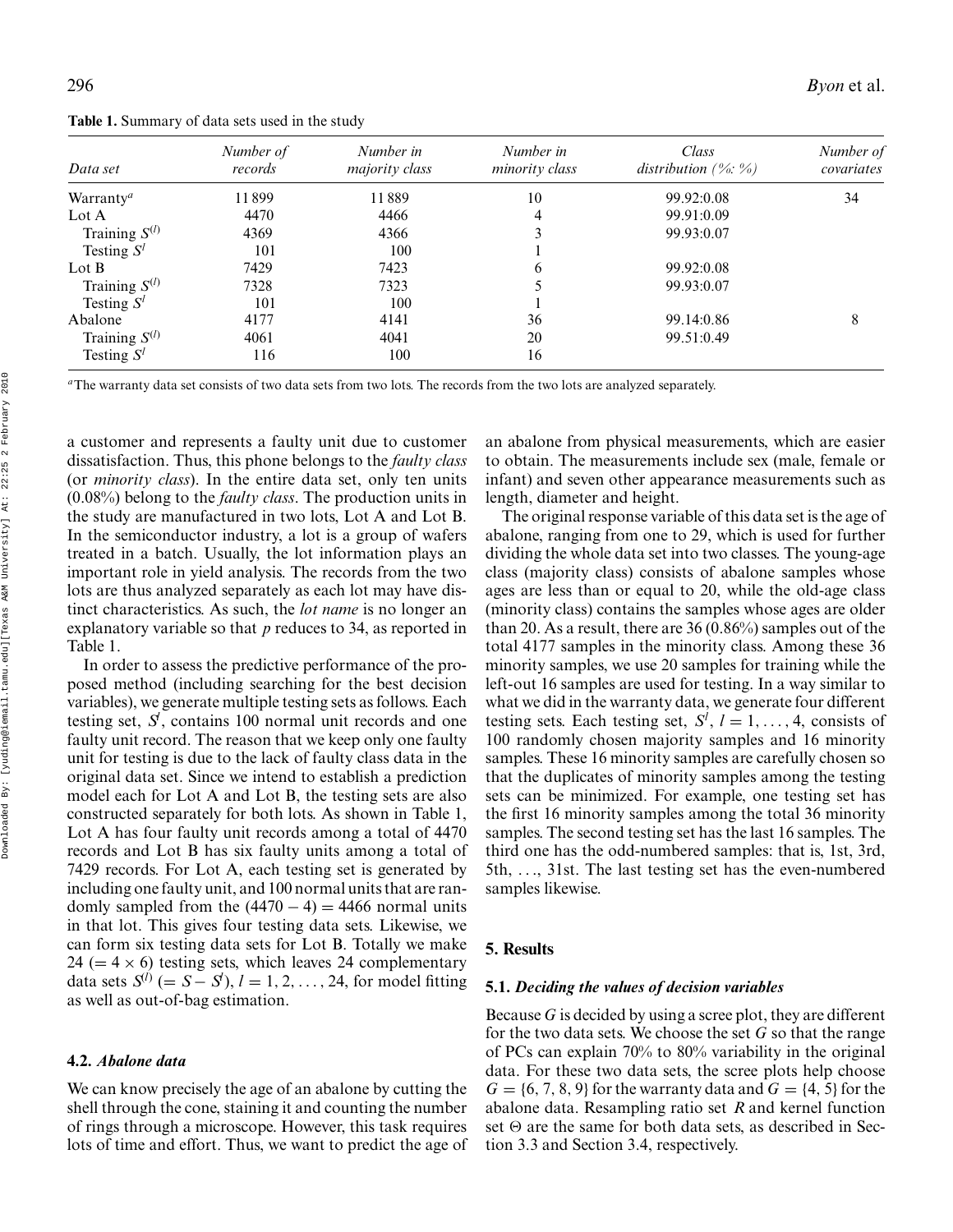|  |  | Table 2. Example: out-of-bag estimates (unit: percentage) $a,b$ |  |  |
|--|--|-----------------------------------------------------------------|--|--|
|--|--|-----------------------------------------------------------------|--|--|

| <i>Function</i>                             | $g\backslash r$ | 20/80        | 30/70    | 40/60    | 50/50    | 60/40    | 70/30    | 80/20   |
|---------------------------------------------|-----------------|--------------|----------|----------|----------|----------|----------|---------|
| Linear kernel function                      | 6               | 80, 17.9     | 80, 16.1 | 80, 15.1 | 80, 13.6 | 60.12.1  | 60, 10.3 | 60, 7.4 |
|                                             |                 | 80, 18.1     | 80, 15.9 | 80, 14.8 | 80, 13.6 | 80, 12.1 | 60, 10.3 | 40, 7.6 |
|                                             | 8               | 80, 16.8     | 80, 15.3 | 80, 13.8 | 80, 12.7 | 80, 11.4 | 60.9.5   | 40, 7.1 |
|                                             | 9               | 80, 16.9     | 80, 14.8 | 80, 13.5 | 80, 12.4 | 60, 11.0 | 60.9.5   | 40, 6.9 |
| Polynomial kernel function with order $=$ 3 | 6               | 80, 5.3      | 80, 4.0  | 80, 3.4  | 60, 3.0  | 60, 2.8  | 60.2.7   | 60, 2.4 |
|                                             |                 | $80.8.8^{c}$ | 80, 4.4  | 80, 3.5  | 60, 3.3  | 60, 3.0  | 60.2.8   | 60, 2.6 |
|                                             | 8               | 80.5.9       | 80, 2.7  | 80, 2.2  | 80, 2.0  | 80, 1.9  | 80, 1.9  | 60, 1.8 |
|                                             | 9               | 80, 7.9      | 80, 3.2  | 80, 2.4  | 80, 2.1  | 80, 2.0  | 80, 1.9  | 60, 1.8 |

*<sup>a</sup>*Values in each cell are the detection power and the false alarm rate, respectively.

*<sup>b</sup>*The cases with quadratic and radial basis kernel functions are omitted to save space.

*<sup>c</sup>*The out-of-bag estimates corresponding to the prediction model chosen by the optimization procedure.

To illustrate the optimization procedure, Table 2 shows the out-of-bag estimates for detection power and false alarm rate using one test set of Lot B in the warranty data set. Each cell in the table contains the detection power and false alarm values (both in percentage) for the specific combination of decision variables corresponding to that cell. Only the data corresponding to two kernel function types (that is,  $\theta$  = "Linear" or "Polynomial") are displayed in order to save space; using the other two kernel function types does not generate any additional understanding. Recall that our optimization policy is to look for the cases which have the highest detection power among those whose false alarm rate is less than 10%. It turns out that there are many variable combinations satisfying this criterion. For instance, in the lower part of Table 2, the combinations of  $g = 6, 7, 8,$  or 9,  $r = 20/80, 30/70$  or 40/60; and  $g = 8$ or 9 and *r* = 50/50, 60/40 or 70/30. Among all the combinations of the decision variables that attains the highest *DP*, we choose the one with the highest *FA*, which is the combination of  $\theta$  = polynomial kernel function (order = 3),  $g = 7$  and  $r = n_0/n_1 = 20/80$ .

One may also notice that the detection power and false alarm rate get monotonically increased when the resampling ratio *r* is decreasing (note that the 20/80 is considered the lowest resampling ratio and 80/20 the highest). This is expected because low resampling ratio gives more weight to the minority class data and doing so makes it more likely to predict a minority unit. However, the effect of either the number of PCs,  $g$ , or the type of SVM kernel function  $\theta$  is not so obvious.

## **5.2.** *Off-the-shelf classification methods*

To compare the prediction accuracy of ECHI with the offthe-shelf classification methods, we investigate several existing methods including SVM, MART, neural network, random forest and logistic regression by applying them to the same training/test sets. We next elaborate some of the details.

In the case of SVM, we use all four kernel functions that were used in our method. For the radial basis kernel function, a fine tuning of the relevant parameters such as kernel width is determined by a five-fold cross-validation (Hastie *et al.*, 2003). The five-fold cross-validation is also used in selecting parameters for MART. For random forest, 1000 trees are built in the forest, and its model parameter, which is the number of variables randomly chosen at each split, is chosen in a way such that the out-of-bag estimate of prediction error is minimized. In the case of the neural network, a single hidden layer neural network with 100 units is fitted, and a decay parameter (that is, a regularization parameter) of 0.01 is used to avoid overfitting.

All of these off-the-shelf methods give the probability of a unit belonging to a certain class. One would need to decide a cut-off value (denoted by  $\pi_0$ ) to classify each unit as either majority or minority. In other words, a unit will be classified as a minority class unit if the probability of belonging to this class is over  $\pi_0$ , otherwise the unit belongs to the majority class.  $\pi_0 = 0.5$  is the default choice as the cut-off value for the aforementioned methods, meaning that a classifier has an equal tendency to place a unit in either class. When using this default choice, all these existing methods yield a zero detection for the warranty data. Most of them also turn out a zero detection for the abalone data, with two exceptions (random forest:  $DP = 15.6\%,$ and logistic regression:  $DP = 4.7\%$ ).

In order to level the playground for comparison, the false alarm rate can be elevated for these off-the-shelf methods in order to enhance their detection power. One way is to vary the cut-off value  $\pi_0$  from 0.5 with a decrement of 0.01. Another way to enhance the detection power is to assign a much greater weight to the minority class. For this, we assign the weight 1/class size, which is inversely proportionally to the data amount in the respective classes, to each data record so that the minority class receives a large weight.

Tables 3 and 4 show the classification results when random forest is applied to one of the test sets in the abalone data set; the understanding generated here also holds when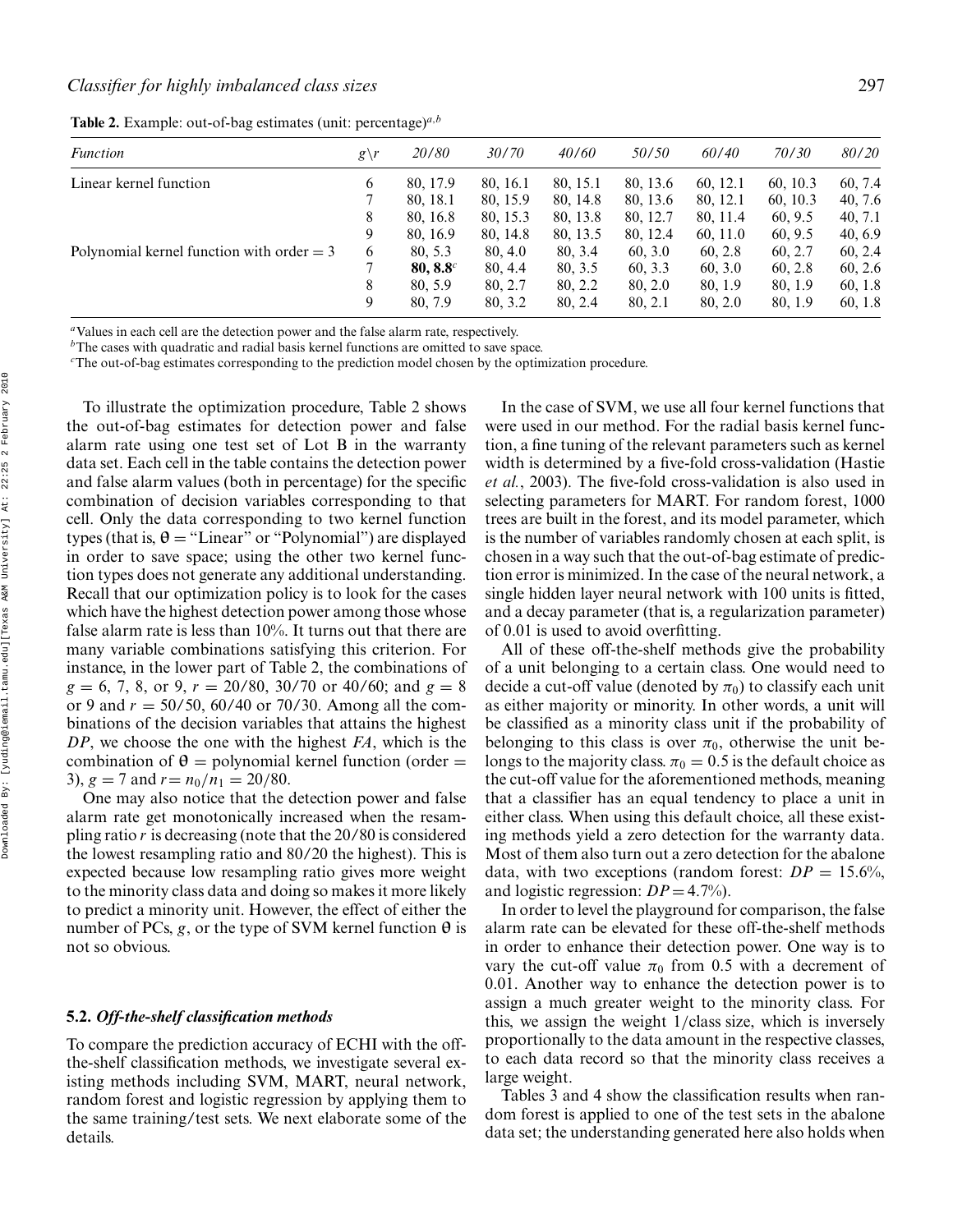**Table 3.** Detection powers of random forest when different cut-off values and weights are applied (unit: percentage)

| $Cut$ -off          | 0.01         | 0.02     | 0.04     | 0.06         | 0.1          | 0.3 | 0.5 |
|---------------------|--------------|----------|----------|--------------|--------------|-----|-----|
| No weight<br>Weight | 56.3<br>87.5 | 50<br>75 | 50<br>50 | 37.5<br>31.3 | 12.5<br>18.8 |     |     |

other test sets are used. Not surprisingly, when a weight is assigned or the cut-off value is lowered, the random forest yields a higher detection power; in the meanwhile, the false alarm rate also increases. Even in weighted cases, the default setting of the cut-off value,  $\pi_0 = 0.5$ , cannot detect any minority units. In order to get *DP* comparable to our method, together with using the weight, we also have to decrease the cut-off value down to a substantially low value, specifically, 0.01 and 0.02. However, the false alarm rate is well above the 10% threshold. Thus, we choose the combination of  $\pi_0 = 0.01$  and no weight, following the same optimization policy used in our method, i.e., the one with the highest detection power and false alarm rate less than 10%.

#### **5.3.** *One-class classification algorithms*

Another method we compare our procedure with is the oneclass classification algorithms. One-class classification is also known as *novelty detection* (Markou and Singh, 2003). Novelty detection is to identify new or unknown class data when a classifier is trained only with one-class data. Many novelty detection algorithms have been introduced mainly to address the cases where test data (or future data) contains information about samples that are not available during training. However, they can be also used to address class imbalance problems (Raskutti and Kowalczyk, 2004). Several different algorithms have been introduced in to the novelty detection approach. An insightful review of these algorithms is provided by Markou and Singh (2003).

Among many algorithms, we implement the novelty detection approach based on SVM. This is because we use the SVM classifier as our base classifier in implementing ECHI. Also, SVM-based novelty detection is known to be flexible and have good prediction power in many applications (Hayton *et al.*, 2001; Ratle *et al.*, 2007). We first use the majority class data for training a classifier, and then use test sets from both minority and majority classes

**Table 4.** False alarm rates of random forest when different cut-off values and weights are applied (unit: percentage)

| $Cut-off$ | 0.01 | 0.02 | 0.04 | 0.06 | 0.1 |  |
|-----------|------|------|------|------|-----|--|
| No weight |      |      |      |      | 0   |  |
| Weight    | 48   | 36   |      |      |     |  |

298 *Byon* et al.

to evaluate the performance of the constructed classifier. We also apply PCA to improve the prediction accuracy. Furthermore, to investigate whether ensembling can benefit the performance of the novelty detection method, we generate 99 new training sets by bootstrapping from the majority class data in the original training set. The size of each new training set is equal to the original training set. Then, the majority vote from the 99 base oneclass classifiers is used to classify the units in the testing data sets.

The results of two one-class classifier cases—novelty detection with and without ensembling—are summarized in the next section with the results from ECHI and other offthe-shelf two-class classification methods.

## **5.4.** *Test results*

Tables 5 and 6 summarize the comparison results of our proposed method ECHI with the off-the-shelf methods, on the same sets of test data. Please note that the performance results of ECHI shown in Tables 5 and 6 are the testing results, so they are different from the out-of-bag estimates shown in Table 2.

For the warranty data, the 24 testing sets are used to test the selected prediction models. The averages of their performances are reported in the table. The proposed method gives quite impressive results. The detection power is 75%, while the false alarm rate is regulated at 9.0%. The standard deviation of detection power of ECHI is relatively high (25.5%) but so is that for the other methods having a non-zero detection power except novelty detection. We believe that this relatively large variability in *DP* has resulted because the very limited number of faulty units in the original data set allowed us to have only two faulty units in each test set. On the other hand, low (or even zero) variability in *DP* achieved by novelty detection would be explained by the facts that most of the majority units are common to the different training sets, resulting in similarly behaving classifiers, that to test detection power of novelty detection

**Table 5.** Testing results on detection power (standard deviation in parenthesis) (unit: percentage)

| Method                               | Warranty   | Abalone     |
|--------------------------------------|------------|-------------|
| Proposed method, ECHI                | 75.0(25.5) | 73.4(2.7)   |
| SVM (linear kernel)                  | 12.5(22.1) | 46.9(8.1)   |
| SVM (quadratic kernel)               | 0(0)       | 0(0)        |
| SVM (polynomial kernel)              | 0(0)       | 45.3(7.9)   |
| SVM (radial basis kernel)            | 0(0)       | 0(0)        |
| Random forest                        | 25.4(25.8) | 59.4 (14.9) |
| <b>MART</b>                          | 0(0)       | 29.7 (18.9) |
| Neural network                       | 37.5(22.1) | 35.9 (35.5) |
| Logistic regression                  | 0(0)       | 0(0)        |
| Novelty detection without ensembling | 20.0(0)    | 11.1(4.0)   |
| Novelty detection with ensembling    | 26.0(5.8)  | 9.7(2.8)    |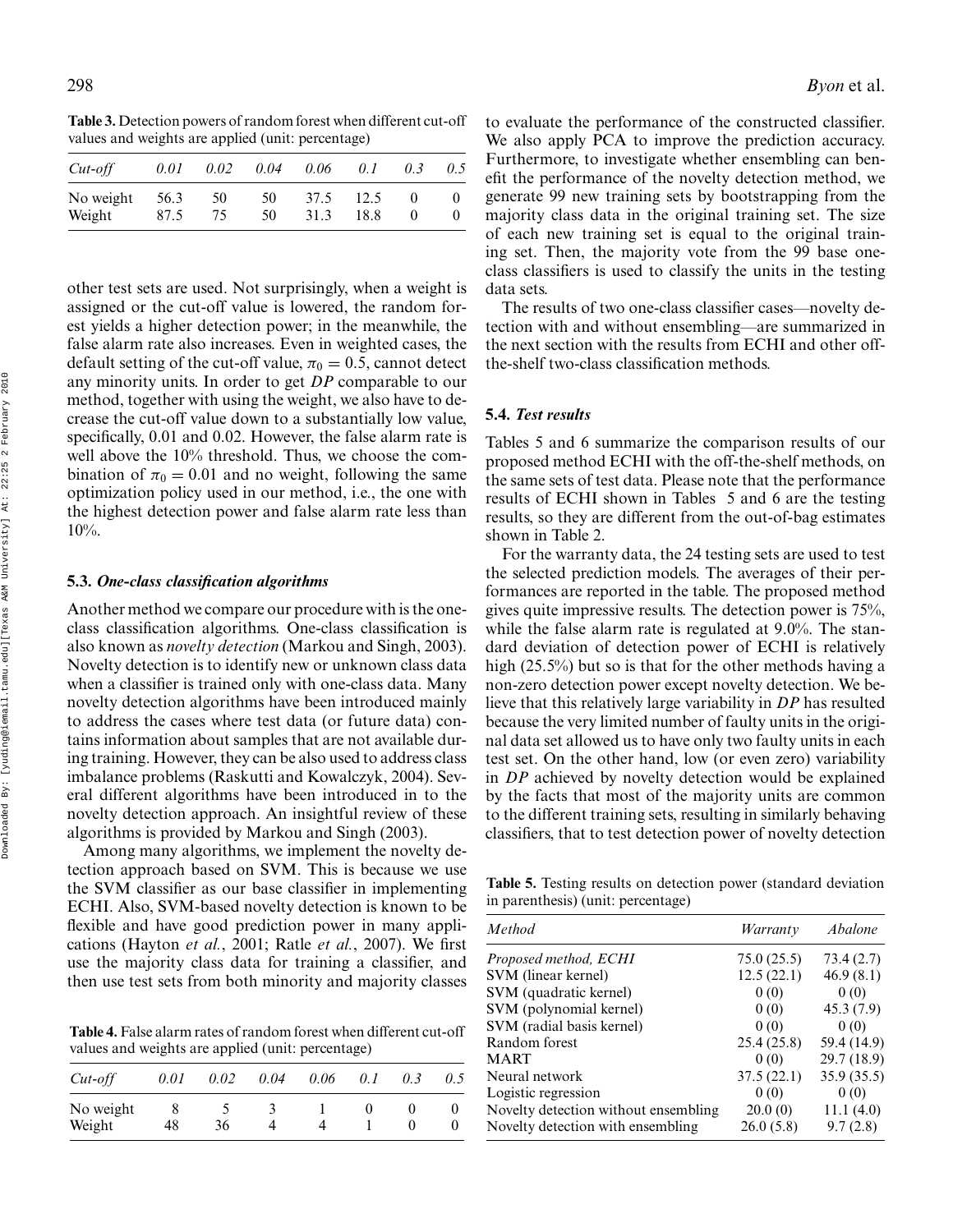**Table 6.** Testing results on false alarm rate (standard deviation in parenthesis) (unit: percentage)

| Method                               | Warranty | Abalone  |
|--------------------------------------|----------|----------|
| Proposed method, ECHI                | 9.0(1.6) | 9.8(2.2) |
| SVM (quadratic kernel)               | 0.3(0.4) | 8(2.9)   |
| SVM (quadratic kernel)               | 0(0)     | 0(0)     |
| SVM (polynomial kernel)              | 0(0)     | 9.8(1.5) |
| SVM (radial basis kernel)            | 0(0)     | 0(0)     |
| Random forest                        | 0.5(0.9) | 3.3(1.7) |
| <b>MART</b>                          | 0.3(0.6) | 1.5(1.0) |
| Neural network                       | 1.1(0.8) | 3.0(2.9) |
| Logistic regression                  | 0(0)     | 0(0.3)   |
| Novelty detection without ensembling | 3.7(1.9) | 6.5(1.3) |
| Novelty detection with ensembling    | 6.5(2.0) | 2.5(1.3) |

we always use the same set of minority units (as only the majority units are used in the training stage). Nonetheless, the average detection power of ECHI is far greater than the alternatives. Half of the existing methods cannot detect even a single faulty unit.

For the abalone data, ECHI also shows strong performance with 73.4% detection power and 9.8% false alarm rate. Most of the off-the-shelf methods achieved a much lower detection power (less than 50%) than ours. The only case with a decent detection power is the random forest  $(DP = 59.4\%)$  when we tune its cut-off value very low. However, the standard deviation is high (14.9%) compared to that of ECHI (2.7%), which means that the result from random forest is much less stable in this class-imbalance classification problem. Moreover, as shown in Tables 3 and 4, the price that would have been paid for further improving a random forest's detection power is quite stiff—when its *DP* becomes 75%, comparable to our method, its *FA* will elevate to 36%, much higher than the 10% tolerance line.

It is interesting to see that the novelty detection methods do not perform well in either of the two data sets. Even when we add the ensembling component, prediction accuracy is not significantly improved, both in terms of *DP* and *FA*. This low prediction power could be because novelty detection only uses a single class of data (in our case, majority class data) in the training stage while ignoring potentially valuable information embedded in the other class data (in our case, minority class data). For this reason, if the performance of two-class classification methods can be considerably improved, as in our method, then the two-class classification methods, having the advantage of utilizing all the information in the historical data sets, can outperform the novelty detection approaches.

From the examples, one may observe that the more imbalanced the class distribution is the clearer is the advantage of using our method. In the abalone data set with 0.5% minority class units in the training data set, some methods achieve moderate detection. Particularly, the random forest method is a valid alternative in that application. However,

none of these methods works well for the warranty data where the class imbalance is much more severe. By contrast, ECHI shows similar performances in these two data sets.

The practical implication of the results of ECHI is that when applied to the original warranty data, it will keep roughly 1100 data records (that is, 11 889  $\times$  9.0% plus the faulty units), among which there are about eight faulty units. This subset of cellphone units will be handled more diligently with a more thorough testing procedure (with human operators involved from time to time) to identify the faulty units correctly. Because this subset is much smaller than the original set, doing so will not drastically slow down the production process. A similar story goes with the abalone data. After the screening, the subset has roughly 440 abalone samples with 26 old-age ones. Then, the cutting–staining–counting manual procedure can be used on these 440 samples to determine precisely the oldage samples. Again, it will lead to a great reduction in time and effort for such a biological investigation.

## **5.5.** *Out-of-bag estimation*

Figure 5 compares the out-of-bag estimates of the detection power and false alarm rate of ECHI with the results from using the test sets. One can observe that the out-ofbag estimates did a good job in reflecting the actual test performances in both data sets. This testifies the merit of our recommended optimization procedure.

## **5.6.** *Ensembling effect*

In this subsection, we would like to elaborate the benefit of having an ensemble classifier by quantifying the improvements in prediction performance. The aggregation effect and the variance of a base classifier, as defined in Equations (15) to (18), indicate the advantage of ensembling over simply using a base classifier.

The aggregation effect *AE*(*C*) can be obtained by taking the difference in prediction error between the base classifier and an ensemble classifier. The prediction error of the base classifier is given by

$$
PE(\hat{C}) = \frac{1}{N_0^S + N_1^S} \sum_{i=1}^{N_0^S + N_1^S} \left( \sum_{q=1}^{Q} L(y_i, \hat{C}(\mathbf{x}_i, T_q)) \right) / Q,
$$
\n(21)

where  $N_0^S$ ,  $N_1^S$  are the number of majority class units and the minority class units in a test set  $S<sup>l</sup>$ , respectively. When we use multiple test sets, we average the prediction errors from individual test sets. Also, the prediction error for the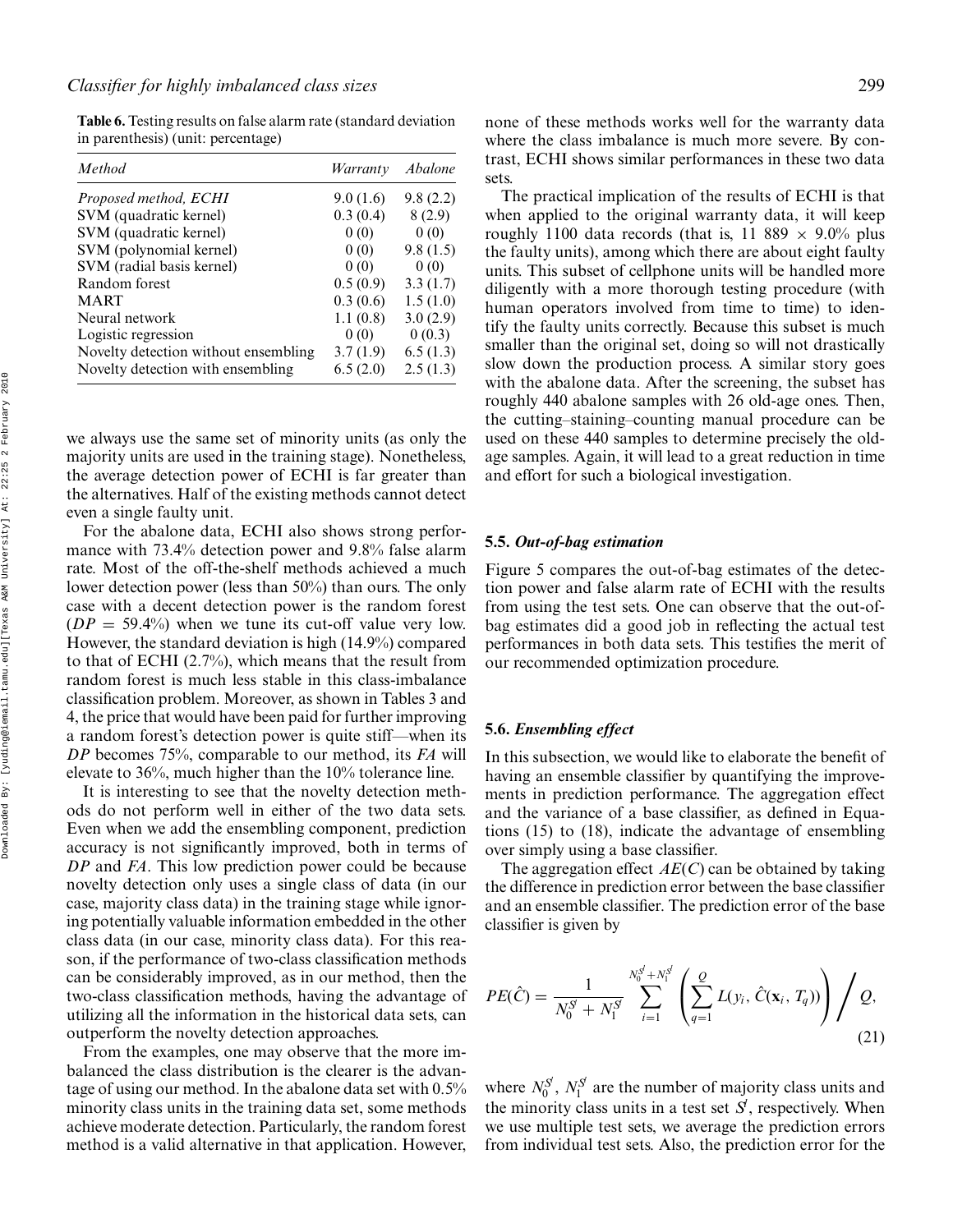

**Fig. 5.** Comparison of out-of-bag estimates with test set results: (a) detection power; (b) false alarm rate.

ensemble classifier is given by

 $PE(\hat{C}_{\text{A}}) = \frac{1}{N_0^{S'} + N_1^{S'}}$  $\sum_{j=1}^{N_0^S}$ *i*=1 *L*( $y_i$ ,  $\hat{C}_A(\mathbf{x}_i)$ ). (22)

Then, the aggregation effect is

$$
AE = PE(\hat{C}) - PE(\hat{C}_{A}).
$$
\n(23)

*AEDP* and *AEF A* can be likewise obtained. Please note that when we define the aggregation effect of detection power in Equation (16), the order of difference between the ensemble classifier and the base classifier is changed from the original definition of aggregation effect. This is done to ensure that a positive value of *AE* consistently indicates the improved prediction accuracy of the ensemble classifier over the base classifier.

The first three columns of Table 7 summarize the ensembling effects for the two data sets. The results show a noticeable increase in prediction power when an ensemble classifier is used. For example, in the warranty data, the ensemble classifier classifies the faulty units 11.2%, and the normal units 3.4%, more correctly than does a base classifier. It is interesting to note that the improvement of an ensemble classifier over the base classifiers is more significant in its detection power than in its false alarm rate.

Variance of the base classifier, defined in Equation (18), is the rate at which the base classifier classifies differently from an ensemble classifier, when using the 0/1 loss function. If the resulting variance is high, it indicates that the base classifier is unstable. The variance of the base classifier can

| Table 7. Ensembling effect (unit: percentage) |  |
|-----------------------------------------------|--|
|-----------------------------------------------|--|

|               | <i>Aggregation effect</i> |     |                                        | <i>Variance of</i><br>base classifier |      |
|---------------|---------------------------|-----|----------------------------------------|---------------------------------------|------|
|               | Warranty Abalone          |     |                                        | Warranty Abalone                      |      |
| $DP(AE_{DP})$ | 11.2                      | 6.1 | $DP(Var_{DP})$                         | 14.0                                  | 15.6 |
| $FA(AE_{FA})$ | 3.4                       | 2.6 | $FA$ (Var <sub><math>FA</math></sub> ) | -8.0                                  | 63   |

be obtained by

$$
Var(\hat{C}) = \frac{1}{N_0^{S^I + N_1^{S^I}}} \sum_{i=1}^{N_0^{S^I + N_1^{S^I}}} \left( \sum_{q=1}^{Q} L(\hat{C}_A(\mathbf{x}_i), \hat{C}(\mathbf{x}_i, T_q)) \right) / Q.
$$
\n(24)

The variance for the detection power and false alarm rate  $(Var<sub>DP</sub>, Var<sub>FA</sub>)$  can be obtained in a similar way. The last three columns of Table 7 show the variance of the base classifier. One can observe that between 14% and 16% predictions of the base classifier are different from the aggregated results from the ensemble classifiers in detecting the minority units. The base classifier also shows considerable variance in false alarm rate. It is fair to conclude that a base classifier alone is not highly suitable for generating a stable enough prediction for these class-imbalance data sets.

## **5.7.** *Ensemble size*

The misclassification rates become stabilized as the ensemble size increases. Therefore, a big enough ensemble size



**Fig. 6.** Example of misclassification rates.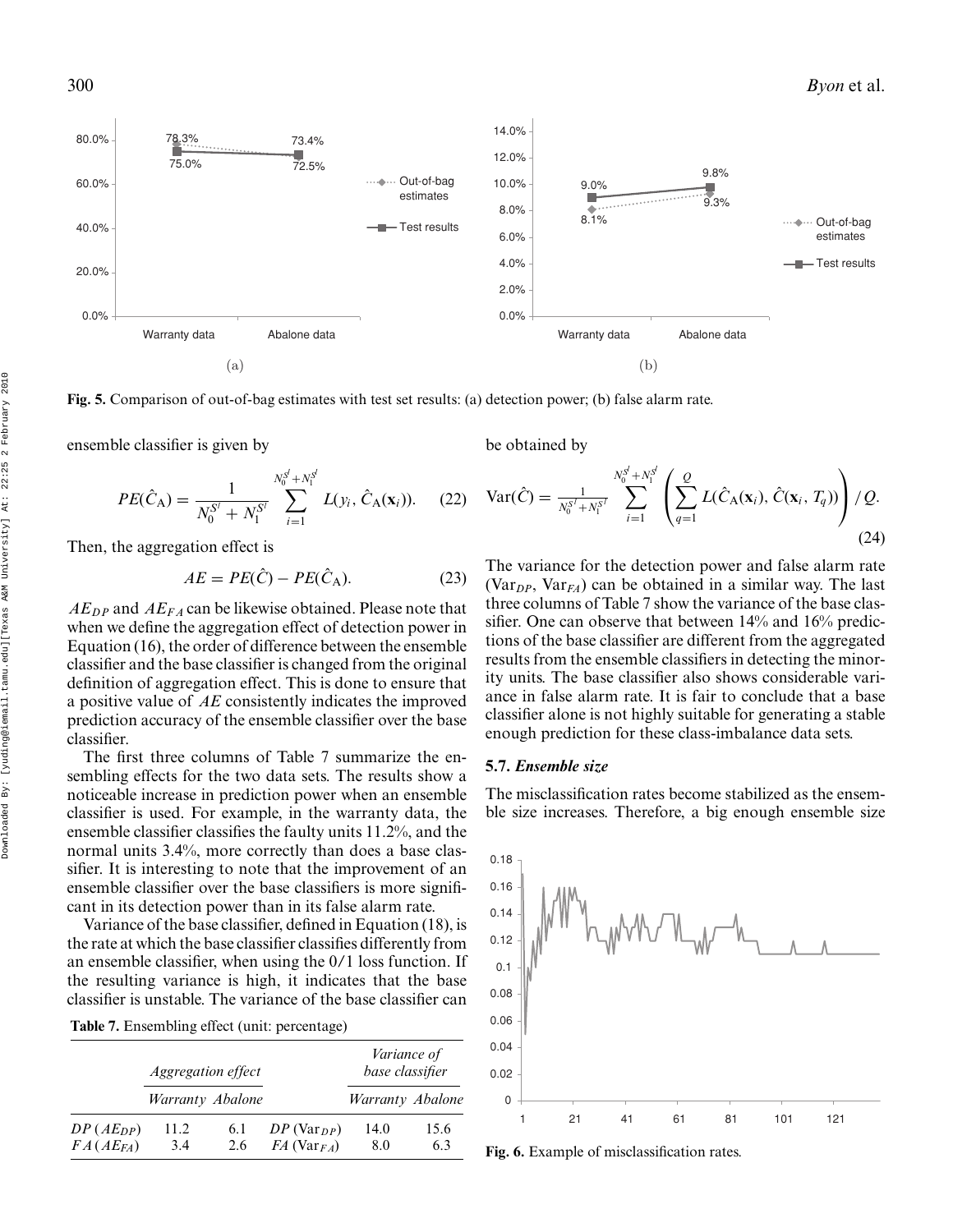**Table 8.** PCA effect (unit: percentage)

should be used to reduce variability in the prediction results. Figure 6 shows an example of how the misclassification rate varies with different ensemble sizes using one of the test data sets. One can see that the misclassification rate becomes stabilized with increasing ensemble size; in this particular case, roughly after  $Q > 90$ . Similar behavior is observed in other test sets as well. In our study,  $Q = 99$  is used as the ensemble size, as this size is large enough to get stable results in both data sets.

## **5.8.** *PCA effect*

In order to measure the effect of PCA, we apply the same procedure to both data sets without implementing PCA. Table 8 summarizes the results. PCA improves *DP* by  $20.8\% (= 75.0\% - 54.2\%)$  and  $21.8\% (= 73.4\% - 51.6\%)$  in the two data sets. It is interesting to see that the improvement in *DP* due to PCA in the moderate-dimensional problem, namely abalone data set, is similar to the high-dimensional data set. On the other hand, we have slightly lower *FA* when PCA is not applied. Overall, the results support the inclusion of PCA in the classificiation procedure.

## **5.9.** *Sensitivity analysis*

In order to investigate whether the results are robust when the size of training sets varies, we implement the suggested procedure with three different training set sizes,  $n_0 + n_1 =$ 50, 100, 200. Figure 7 summarizes the results. From the results, we believe when using reduced data with dimension less than ten, training data size of 100 is large enough.

66.7%

Choosing different training data sizes (especially, the larger ones) does not appear to affect the prediction accuracy significantly.

## **6. Summary**

This paper presents a new ensemble classifier ECHI to improve the prediction power in high class-imbalance problems. The major challenge in analyzing these highly imbalanced data is that usually an extremely limited number of minority class units are mixed with an overwhelmingly large number of majority class units. We tackled several aspects we believe are critical to making a good prediction for a class-imbalance data set, including a data reduction component and both up- and down-sampling techniques when generating a training set. We formulate the classification problem as a constrained optimization problem and solve for the decision variables using a data-driven approach.

As is evident from the case studies using the two realworld problems with various features, degrees of imbalance and sizes, the prediction results show remarkable improvements over a number of popular off-the-shelf classification methods. ECHI is able to achieve about 75% detection power. False alarm rates are kept at bay as well. What these results imply is that with a pre-screening tool like this, the original data set will be shrunk into a data subset that is one-tenth the size of the original data while keeping threequarters of the minority units. This result will help the subsequent investigation a great deal. When we applied the existing classification methods, including SVM, random forest, MART, neural network and logistic regression, to the same data set, most of them turned out zero detection, while a few others turned out low detection rates.

It is not hard to imagine that using a cost-sensitive classifier is another way of addressing the class-imbalance problems (Pazzani *et al.*, 1994; Domingos, 1999). A costsensitive classifier assigns a higher cost to a missed detection of the minority class than a false alarm of the majority class so as to enforce the preference of predicting the minority class. In Section 5.2, adding the weight assignment

73.3% 73.4% 75.0%



**Fig. 7.** Sensitivity analysis on the sizes of training sets: (a) warranty data and (b) abalone data.

75.0% 75.0%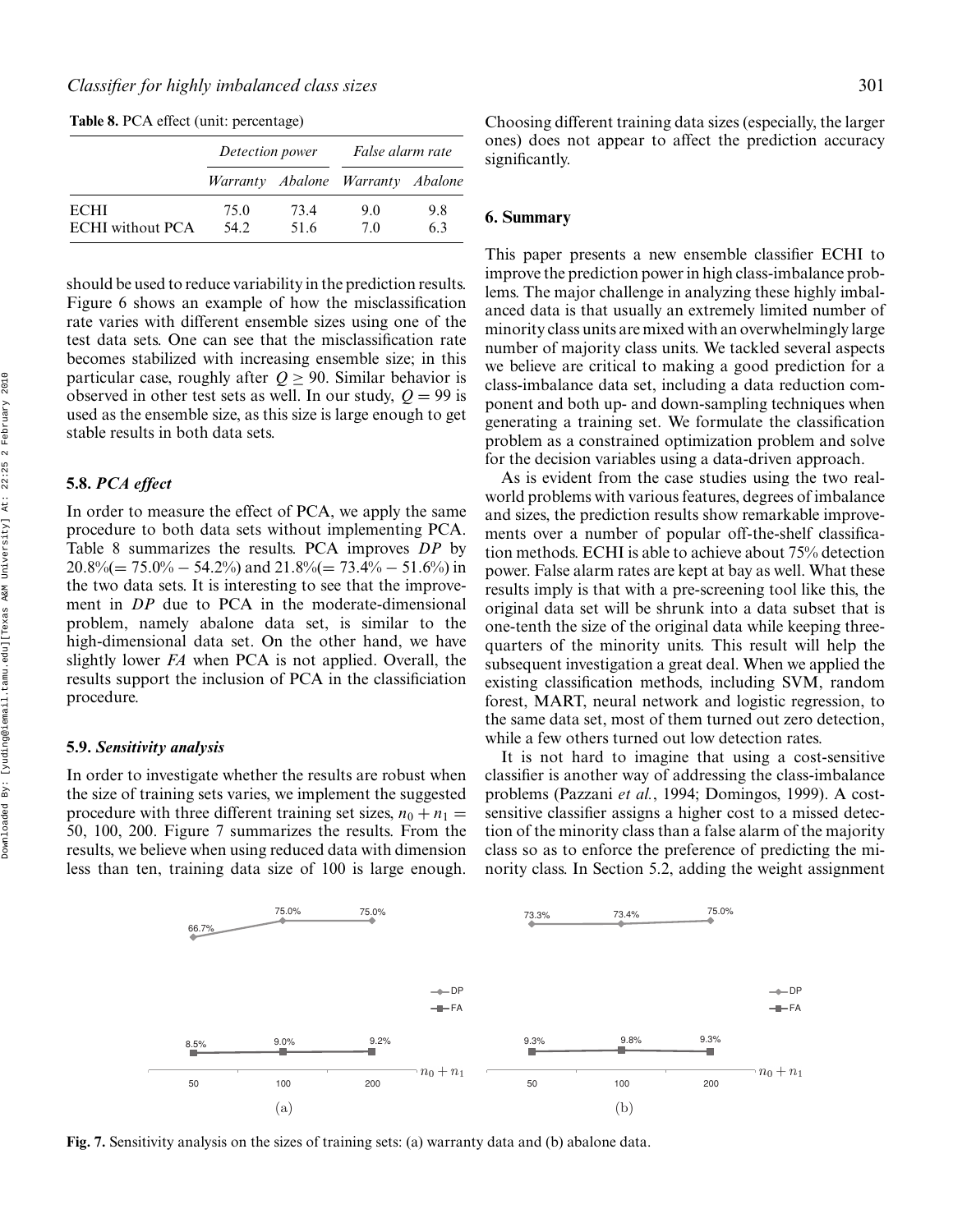to the data when applying the off-the-shelf methods is in fact constructing a cost-sensitive classifier. However, we observed that with merely the cost reassignment, the resulting classifier is not yet as capable as our proposed method. In ECHI, the resampling component is, to some extent, comparable to the idea of cost differentiation; the difference is that the resampling chooses to adjust the class sizes so that a cost differentiation directly assigned to the data is not needed. However, resampling is just one component in our procedure. For a procedure to work well for highly imbalanced data, all the components recommended by our research are critical and necessary.

If there are special underlying patterns such as temporal or spatial patterns in data sets, there may be a potential risk of losing information when we down-sample the majority class data and use a small number of majority units in each training set. For this type of data sets, one needs to make sure that the resampling should be frequent enough (or the resampling data should be large enough) for the underlying patterns to be preserved. The proposed method is better applicable to data sets with independent units, some of which are considered faulty or anomalous due to random events oftentimes observed as in discretepart manufacturing, fraud detection, disease diagnosis and so on. Furthermore, we combine the resampling technique with ensembling approach, which is based on a set of resampled data sets. When the number of the base classifiers is rather large, ensembling would reduce the risk of down-sampling in the type of applications we referred to above.

We believe that the proposed method forms a sophisticated computational package which can also be applied to other class-imbalance problems that often appear in disease diagnosis (Chen *et al.*, 2005), fraud detection (Fawcett and Provost, 1997), image classification (Lee *et al.*, 2007) and security surveillance problems. A commonality of these problems is that it is more important to correctly detect the minor-class units (representing malignant cases or anomaly) than to classify the major-class units (representing the normality). Therefore, when a fully automatic classification procedure is not yet feasible, a pre-screening classification tool as we advocate in this paper should help; and the same treatment developed in this study should be applicable in improving the power of detecting the minority class. Despite the 75% detection power attained by the proposed method, there is still much room (and a great need as well) to further improve the detection capability via innovative future research.

## **References**

- Anderson, E.W. (1998) Customer satisfaction and word of mouth. *Journal of Service Research*, **1**(1), 5–17.
- Blake, C.L. and Merz, C.J. (2008) Repository of machine learning databases. Available at http://archive.ics.uci.edu/ml/. Accessed 16 May 2008.
- Breiman, L. (1996) Bias, variance and arcing classifiers. Technical report 460, Statistics Department, University of California, Berkeley, CA.
- Chan, P.K. and Stolfo, S.J. (1998) Toward scalable learning with nonuniform class and cost distributions: A case study in credit card fraud detection, in *Proceedings of the Fourth International Conference on Knowledge Discovery and Data Mining*, New York, NY, pp. 164– 168.
- Chen, J.J., Tsai, C.A., Young, J.F. and Kodell, R.L. (2005) Classification ensembles for unbalanced class sizes in predictive toxicology. *SAR and QSAR in Environmental Research*, **16**(6), 517–529.
- Dimitriadou, E., Hornik, K., Leisch, F., Meyer, D. and Weingessel, A. (2008) e1071: Misc Functions of the Department of Statistics (e1071), TU Wien. R Foundation for Statistical Computing. R package version 1.5-18.
- Domingos, P. (1999) Metacost: A general method for making classifiers cost-sensitive, in *Proceedings of the Fifth ACM SIGKDD International Conference on Knowledge Discovery and Data Mining*, pp. 155– 164.
- Fawcett, T. and Provost, F.J. (1997) Adaptive fraud detection. *Data Mining and Knowledge Discovery*, **1**(3), 291–316.
- Hastie, T., Tibshirani, R. and Friedman, J. (2003) *The Elements of Statistical Learning*, third edition, Springer, New York, NY.
- Hayton, P., Schölkopf, B., Tarassenko, L. and Anuzis, P. (2001) Support vector novelty detection applied to jet engine vibration spectra, in *Porceeding of the Conference on Advances in Neural Information Processing Systems 13*, MIT Press, Cambridge, MA, pp. 946– 952.
- Japkowicz, N., Myers, C. and Gluck, M.A. (1995) A novelty detection approach to classification, in *Proceedings of the Fourteenth International Joint Conference on Artificial Intelligence*, Montreal, Quebec, Canada, pp. 518–523.
- Johnson, R.A. and Wichern, D.W. (2002) *Applied Multivariate Statistical Analysis*, fifth edition, Prentice-Hall, Englewood Cliffs, NJ.
- Kubat, M., Holte, R.C. and Matwin, S. (1998) Machine learning for the detection of oil spills in satellite radar images. *Machine Learning*, **30**, 195–215.
- Lee, K.-M., Li, Q. and Daley, W. (2007) Effects of classification methods on color-based feature detection with food processing applications. *IEEE Transactions on Automation Science and Engineering*, **4**(1), 423– 439.
- Linderman, K., Schroeder, R.G., Zaheer, S. and Choo, A.S. (2003) Six sigma: a goal-theoretic perspective. *Journal of Operations Management*, **21**, 193–203.
- Mannar, K., Ceglarek, D., Niu, F. and Abifaraj, B. (2006) Fault region localization: product and process improvement based on field performance and manufacturing measurements. *IEEE Transactions on Automation Science and Engineering*, **3**(4), 423–439.
- Markou, M. and Singh, S. (2003) Novelty detection: a review part 1: statistical approaches. *Signal Processing*, **83**(12), 2481– 2497.
- Pazzani, M., Merz, C. Murphy, P. Ali, K., Hume, T. and Brunk, C. (1994) Reducing misclassification costs, in *Proceedings of the Eleventh International Conference on Machine Learning*, New Brunswick, NJ, pp. 518–523.
- R Development Core Team (2008) *R: A Language and Environment for Statistical Computing*, R Foundation for Statistical Computing, Vienna, Austria.
- Raskutti, B. and Kowalczyk, A. (2004) Extreme rebalancing for SVMs: a case study. *SIGKDD Explorations*, **6**(1), 60–69.
- Ratle, F., Terrettaz-Zufferey, A., Kanevski, M., Esseiva, P. and Ribaux, O. (2007) A comparison of one-class classifiers for novelty detection in forensic case data, in *Proceedings of the Eighth International Conference on Intelligent Data Engineering and Automated Learning*, Birmingham, UK, pp. 67–76.
- Tibshirani, R. (1996) Bias, variance and prediction error for classification rules. Technical report, Statistics Department, University of Toronto, Toronto, Ontario, Canada.